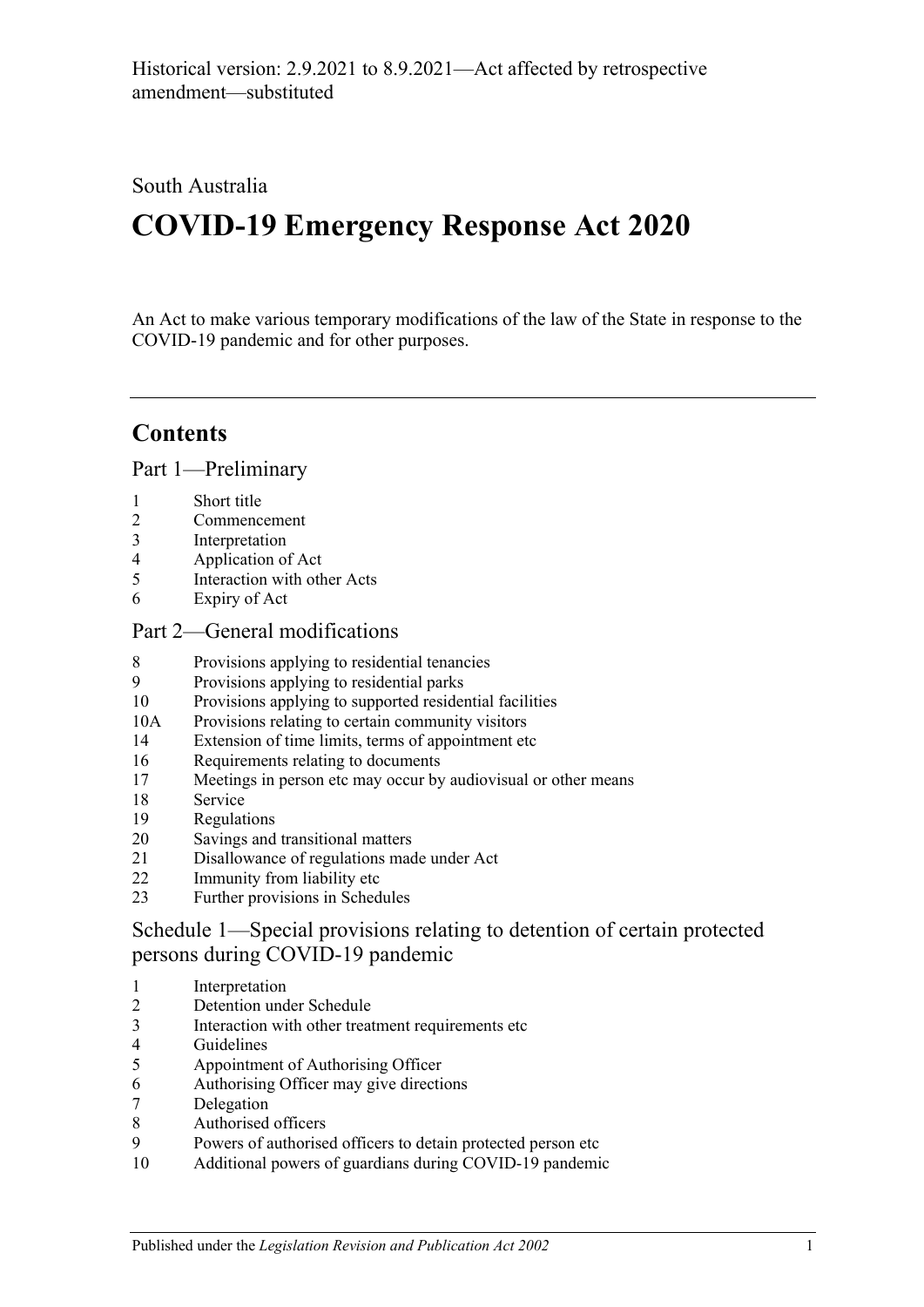- 11 [Certain persons at prescribed premises may detain protected persons during COVID-19](#page-19-0)  [pandemic](#page-19-0)
- 12 [Detention of protected persons where no guardian](#page-19-1)
- 13 [Duration of detention period](#page-20-0)
- 14 [Extension of detention period and other orders by Tribunal](#page-20-1)
- 15 [Periodic review of detention by Authorising Officer](#page-21-0)
- 16 [Review by Authorising Officer on application of aggrieved person](#page-21-1)
- 17 [Review of decisions by Tribunal](#page-21-2)
- 18 [Tribunal may give advice, direction or approval](#page-22-0)
- 19 [Offence to remove protected person from place of detention etc](#page-22-1)

Schedule [2—Temporary modification of particular State laws](#page-22-2)

Part AA1—*Aboriginal Lands Parliamentary Standing Committee Act 2003*

AA1 Modification of *[Aboriginal Lands Parliamentary Standing Committee Act](#page-22-3) 2003*

Part A1—*Bail Act 1985*

A1 [Modification of](#page-23-0) *Bail Act 1985*

Part A2—*Criminal Law Consolidation Act 1935*

- A2 Modification of *[Criminal Law Consolidation Act](#page-24-0) 1935*
- Part B1—*Development Act 1993*

B1 Modification of *[Development Act](#page-24-1) 1993*

Part 1—*Emergency Management Act 2004*

1 Modification of *[Emergency Management Act](#page-24-2) 2004*

Part 2—*Environment Protection Act 1993*

2 Modification of *[Environment Protection Act](#page-27-0) 1993*

Part 2AA—*Health Practitioner Regulation National Law (South Australia) Act 2010*

2AA Modification of *[Health Practitioner Regulation National Law \(South Australia\) Act](#page-27-1) 2010*

Part 2A—*National Electricity (South Australia) Act 1996*

2A Modification of *[National Electricity \(South Australia\) Act](#page-28-0) 1996*

Part 3—*Parliamentary Committees Act 1991*

3 Modification of *[Parliamentary Committees Act](#page-28-1) 1991*

Part 3A—*Planning, Development and Infrastructure Act 2016*

3A Modification of *[Planning, Development and Infrastructure Act](#page-30-0) 2016*

Part 5—*South Australian Public Health Act 2011*

5 Modification of *[South Australian Public Health Act](#page-30-1) 2011*

[Legislative history](#page-32-0)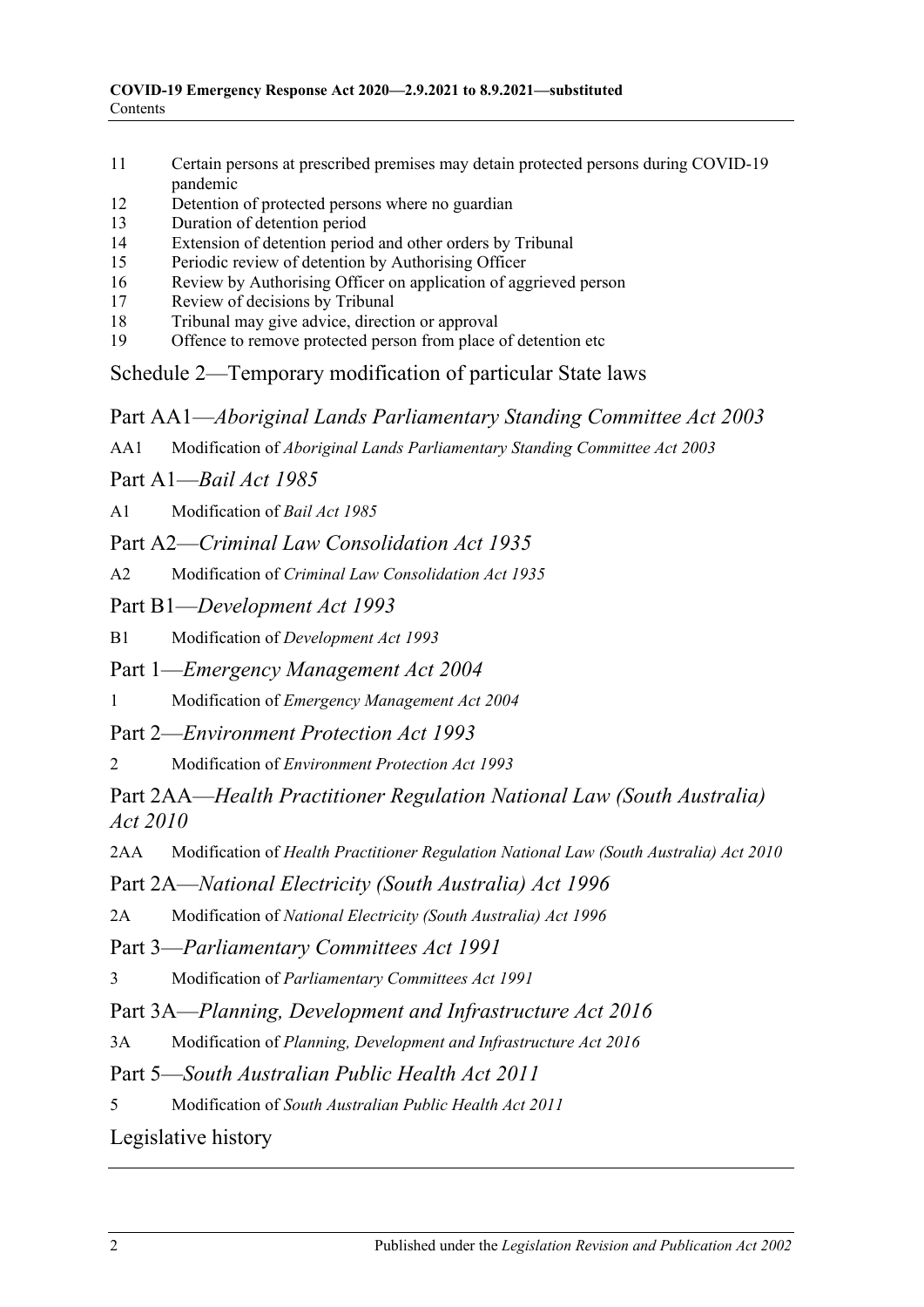#### <span id="page-2-0"></span>**The Parliament of South Australia enacts as follows:**

## **Part 1—Preliminary**

#### <span id="page-2-1"></span>**1—Short title**

This Act may be cited as the *COVID-19 Emergency Response Act 2020*.

#### <span id="page-2-2"></span>**2—Commencement**

- (1) Subject to this section, this Act comes into operation on the day on which it is assented to by the Governor.
- (2) Sections 7 to 9 (inclusive) will be taken to have come into operation on 30 March 2020.

#### <span id="page-2-3"></span>**3—Interpretation**

In this Act, unless the contrary intention appears—

*instrument* includes any document that affects legal rights or obligations;

*relevant declaration* means a declaration under Part 4 Division 3 of the *[Emergency](http://www.legislation.sa.gov.au/index.aspx?action=legref&type=act&legtitle=Emergency%20Management%20Act%202004)  [Management Act](http://www.legislation.sa.gov.au/index.aspx?action=legref&type=act&legtitle=Emergency%20Management%20Act%202004) 2004* or a declaration under section 87 of the *[South Australian](http://www.legislation.sa.gov.au/index.aspx?action=legref&type=act&legtitle=South%20Australian%20Public%20Health%20Act%202011)  [Public Health Act](http://www.legislation.sa.gov.au/index.aspx?action=legref&type=act&legtitle=South%20Australian%20Public%20Health%20Act%202011) 2011*.

#### <span id="page-2-4"></span>**4—Application of Act**

It is the intention of the Parliament that this Act apply within the State and outside the State to the full extent of the extraterritorial legislative capacity of the Parliament.

#### <span id="page-2-5"></span>**5—Interaction with other Acts**

Except as is provided in this Act, this Act is in addition to and does not limit, or derogate from, the provisions of any other Act or law.

#### <span id="page-2-6"></span>**6—Expiry of Act**

- (1) The Minister—
	- (a) may, by notice in the Gazette, fix a day, or days, on which particular provisions of—
		- (i) [Part](#page-3-0) 2; or
		- (ii) [Schedule](#page-14-1) 1; or
		- (iii) [Schedule](#page-22-2) 2,

will expire; and

- <span id="page-2-7"></span>(b) must, by notice in the Gazette, fix a day on which—
	- (i) all provisions of [Part](#page-3-0) 2 (other than [section](#page-9-1) 7, section  $10A(5)$  and [\(6\)](#page-9-2) and [section](#page-12-0) 20); and
	- (ii) all provisions of [Schedule](#page-14-1) 1; and
	- (iii) all provisions of [Schedule](#page-22-2) 2,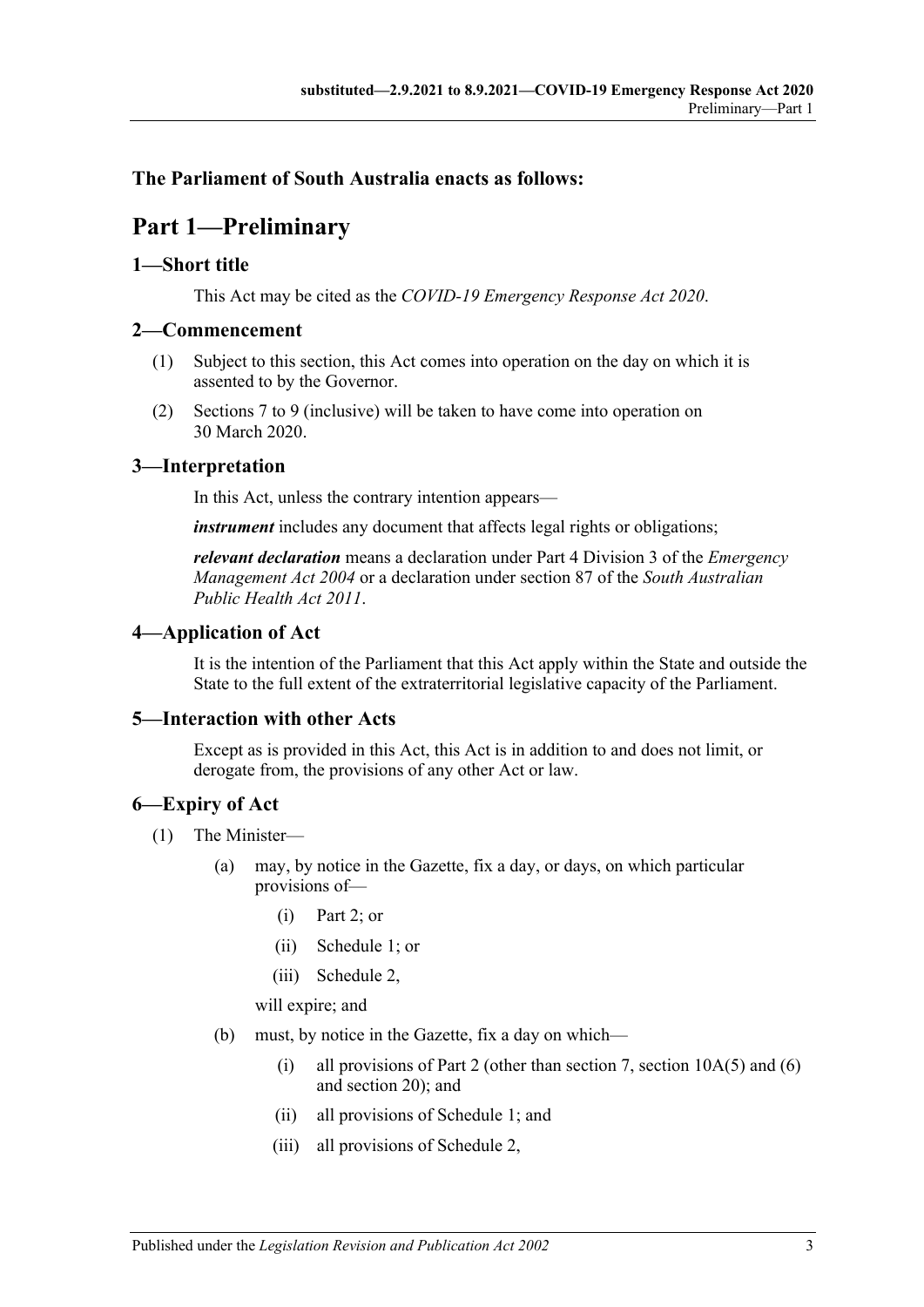will expire (if they have not previously expired in accordance with this section); and

- (c) may, by notice in the Gazette, fix a day on which this Act will finally expire.
- (2) The day fixed by the Minister for the purposes of [subsection](#page-2-7) (1)(b) must be—
	- (a) 28 days after the day on which all relevant declarations relating to the outbreak of the human disease named COVID-19 within South Australia have ceased; or
	- (b) 17 September 2021,

whichever is the earlier.

(3) For the avoidance of doubt (and without derogating from section 16 of the *[Acts](http://www.legislation.sa.gov.au/index.aspx?action=legref&type=act&legtitle=Acts%20Interpretation%20Act%201915)  [Interpretation Act](http://www.legislation.sa.gov.au/index.aspx?action=legref&type=act&legtitle=Acts%20Interpretation%20Act%201915) 1915*), the expiry of a provision of this Act under this section does not affect the validity or operation of anything done in accordance with the provision before that expiry.

**Note—**

This means, for example, that a contract executed in accordance with any modified requirements under [section](#page-10-0) 16 would remain validly executed even after the expiry of that section.

## <span id="page-3-0"></span>**Part 2—General modifications**

#### <span id="page-3-1"></span>**8—Provisions applying to residential tenancies**

- (1) Subject to this section, the operation of the *[Residential Tenancies Act](http://www.legislation.sa.gov.au/index.aspx?action=legref&type=act&legtitle=Residential%20Tenancies%20Act%201995) 1995* is modified as follows:
	- (a) the terms of any residential tenancy agreement will be taken to be modified to such extent necessary to give effect to the modifications made by this section;
	- (b) the landlord must not increase the rent payable under a residential tenancy agreement (whether under section 55 of that Act or otherwise) if the tenant is suffering financial hardship as a result of the COVID-19 pandemic;
	- (c) despite any other provision of that Act, or any other Act or law, an act or omission of the tenant required under the laws of the State in response to the COVID-19 pandemic will be taken not to amount to a breach of a residential tenancy agreement or otherwise amount to grounds for termination of the agreement;
	- (d) a tenant may have repairs carried out on the premises (in accordance with any agreement with the landlord relating to such repairs) without seeking prior approval (and section 68(3)(e) and (5) of that Act will be taken to apply to costs or compensation incurred by or owing to the tenant accordingly);
	- (e) section 78A of that Act will be taken not to apply in respect of—
		- (i) a breach of a residential tenancy agreement consisting of a failure to pay rent where the tenant is suffering financial hardship as a result of the COVID-19 pandemic; or
		- (ii) any act or omission of the tenant required under the laws of the State in response to the COVID-19 pandemic;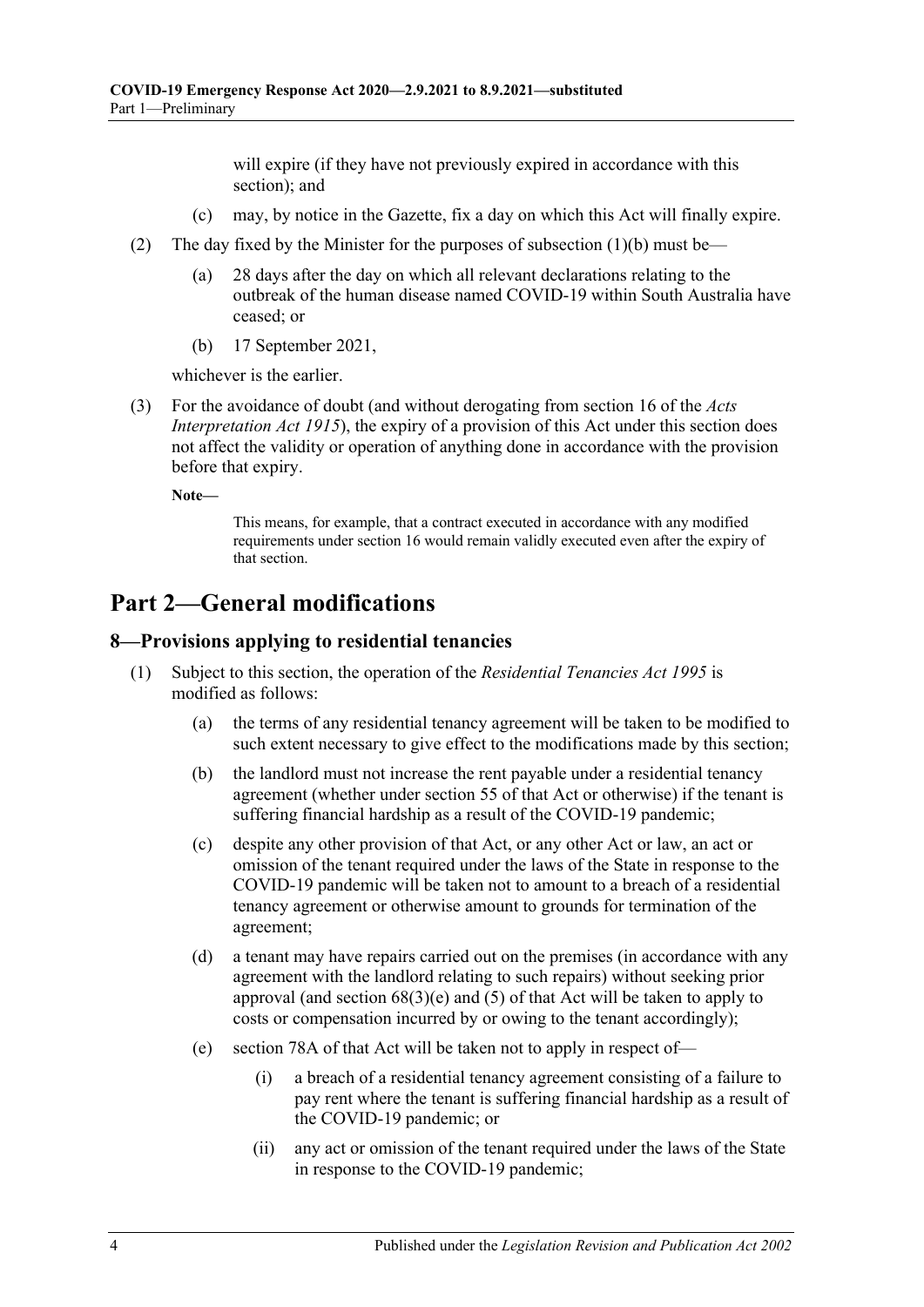- (f) a residential tenancy cannot be terminated under that Act solely on the grounds of a breach of a residential tenancy agreement consisting of a failure to pay rent where the tenant is suffering financial hardship as a result of the COVID-19 pandemic;
- (g) the Tribunal cannot terminate a residential tenancy or make an order for possession of the premises in respect of a breach of a residential tenancy agreement consisting of a failure to pay rent where the tenant is suffering financial hardship as a result of the COVID-19 pandemic;
- <span id="page-4-0"></span>(h) on an application under section 89 of that Act relating to financial hardship suffered as a result of the COVID-19 pandemic, the Tribunal may, instead of or in addition to an order terminating the agreement, make such orders as the Tribunal thinks fit;
- (i) on an application under section 89 of that Act, as modified by [paragraph](#page-4-0) (h), the Tribunal must have particular regard to the circumstances of the COVID-19 pandemic (including the need to ameliorate the effects of the pandemic in the State and the need to avoid homelessness during such a public health emergency);
- (j) despite any other Act or law, the Tribunal may, on application or otherwise in proceedings under that Act, make any order it considers appropriate in the circumstances of the COVID-19 pandemic (including an order that specified costs associated with the termination of a residential tenancy agreement be reduced or waived);
- (k) the Tribunal, on an application under section 93 of that Act (whether the application was made before or after the commencement of this section)—
	- (i) must have regard to the circumstances of the COVID-19 pandemic (including the need to ameliorate the effects of the pandemic in the State and the need to avoid homelessness during such a public health emergency); and
	- (ii) may, in a case where a tenant is suffering financial hardship as a result of the COVID-19 pandemic, despite section 93(4)(a), suspend the operation of an order under that section for such period, and on such conditions, as the Tribunal thinks fit; and
	- (iii) may, in a case where a tenant is suffering financial hardship as a result of the COVID-19 pandemic, despite section 93(4a), modify a residential tenancy agreement during such a period of suspended operation so as to reduce the tenant's immediate financial obligations under the agreement;
- (1) the Tribunal may, in relation to an order made under section  $93(4)(a)$  of that Act before the commencement of this section, on an application by a tenant or landlord, further suspend the operation of the order for possession if the tenant is suffering financial hardship as a result of the COVID-19 pandemic;
- (m) the preceding paragraphs will be taken to apply in relation to a rooming house agreement under that Act (where a reference in a preceding paragraph to a provision of that Act will be taken to be a reference to a provision of a corresponding kind under Part 7 of that Act);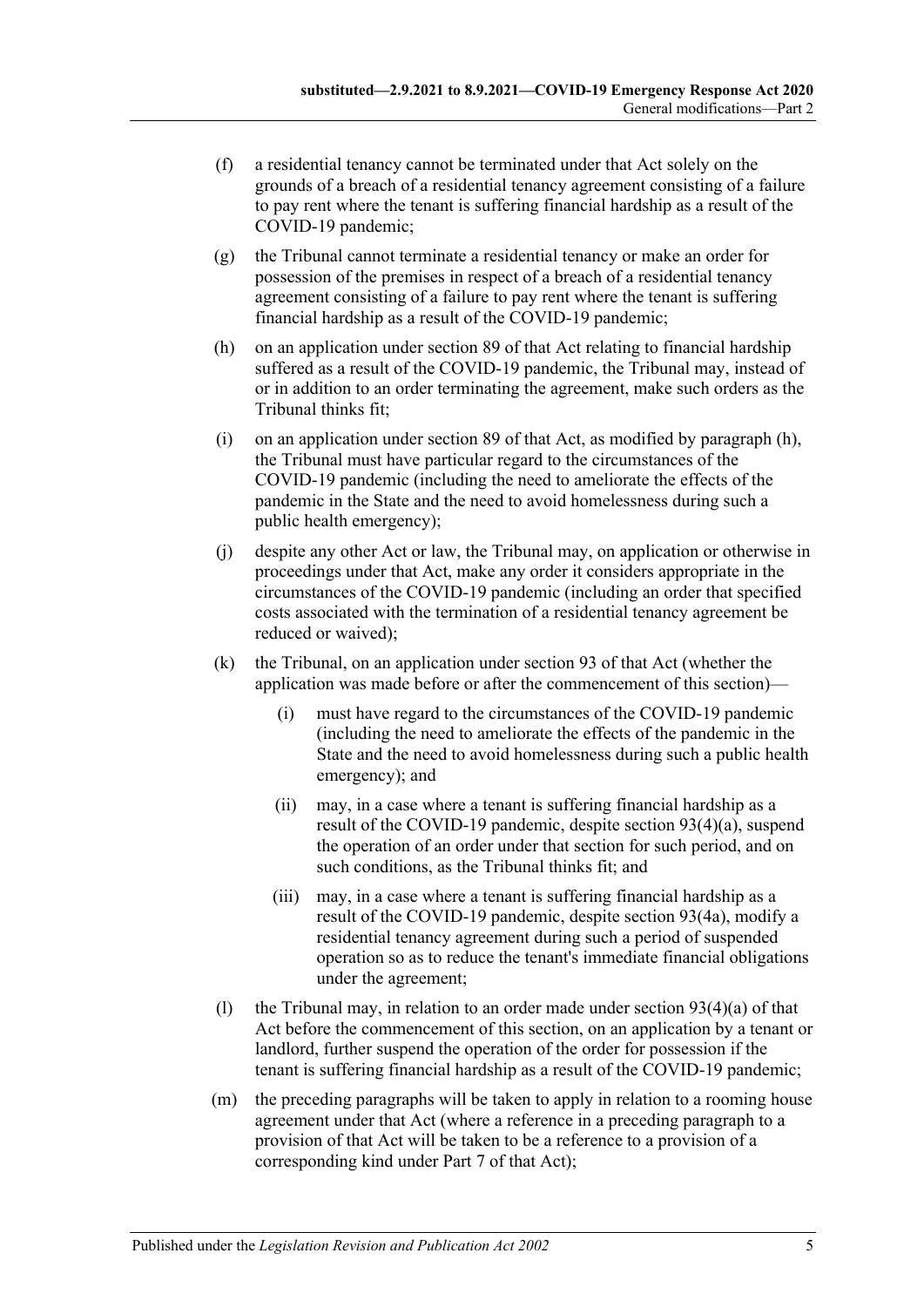- (n) despite any other Act or law, the Tribunal must not make an order requiring interest to be paid on an amount payable by a tenant under a residential tenancy agreement;
- (o) despite a provision of any other Act or law, an order of the Tribunal contemplated by a preceding paragraph may have retrospective effect;
- (p) section 99(4) of that Act does not apply in circumstances where the tenant, or another person lawfully residing in the premises, is self-isolating because they have, or may have, COVID-19;
- (q) section 115 of that Act will be taken not to apply to an agreement or arrangement required by this section or otherwise required to give effect to this section;
- (r) the following matters must not be recorded on a residential tenancies database:
	- (i) a matter consisting of, or relating to, a failure to pay rent due where the tenant is suffering financial hardship as a result of the COVID-19 pandemic;
	- (ii) any other matter that the Tribunal orders not to be so recorded;
	- (iii) any other matter prescribed by the regulations.
- (2) A purported termination or other action in contravention of the *[Residential Tenancies](http://www.legislation.sa.gov.au/index.aspx?action=legref&type=act&legtitle=Residential%20Tenancies%20Act%201995)  Act [1995](http://www.legislation.sa.gov.au/index.aspx?action=legref&type=act&legtitle=Residential%20Tenancies%20Act%201995)* (as modified by this section) will be taken to be void and of no effect.
- (3) A provision of the *[Residential Tenancies Act](http://www.legislation.sa.gov.au/index.aspx?action=legref&type=act&legtitle=Residential%20Tenancies%20Act%201995) 1995* not referred to in a preceding subsection will be taken to be modified to the extent necessary to give effect to the modifications set out in this section.
- <span id="page-5-0"></span>(4) The Tribunal may, on application by a landlord or tenant under a residential tenancy agreement (whether or not the agreement is still in force), make such of the following orders as the Tribunal thinks fit:
	- (a) an order modifying or suspending any prescribed order of the Tribunal made during the prescribed period in relation to a residential tenancy period;
	- (b) an order confirming, varying or quashing any prescribed action done, or purportedly done, by a landlord under the *[Residential Tenancies Act](http://www.legislation.sa.gov.au/index.aspx?action=legref&type=act&legtitle=Residential%20Tenancies%20Act%201995) 1995* in respect of a residential tenancy agreement during the prescribed period;
	- (c) any other order the Tribunal thinks appropriate to address the consequences of the retrospective commencement of this section.
- (5) An application under [subsection](#page-5-0) (4) must be made within 28 days after the commencement of this section (or such longer period as the Tribunal may allow).
- (6) In making orders under this section, the Tribunal must have regard to the intended effect of the operation of this section as it relates to matters of the relevant kind.
- (7) Section 111 of the *[Residential Tenancies Act](http://www.legislation.sa.gov.au/index.aspx?action=legref&type=act&legtitle=Residential%20Tenancies%20Act%201995) 1995* applies in relation to orders under this section.
- (8) To avoid doubt, the jurisdiction conferred by this section comes within the original jurisdiction of the Tribunal.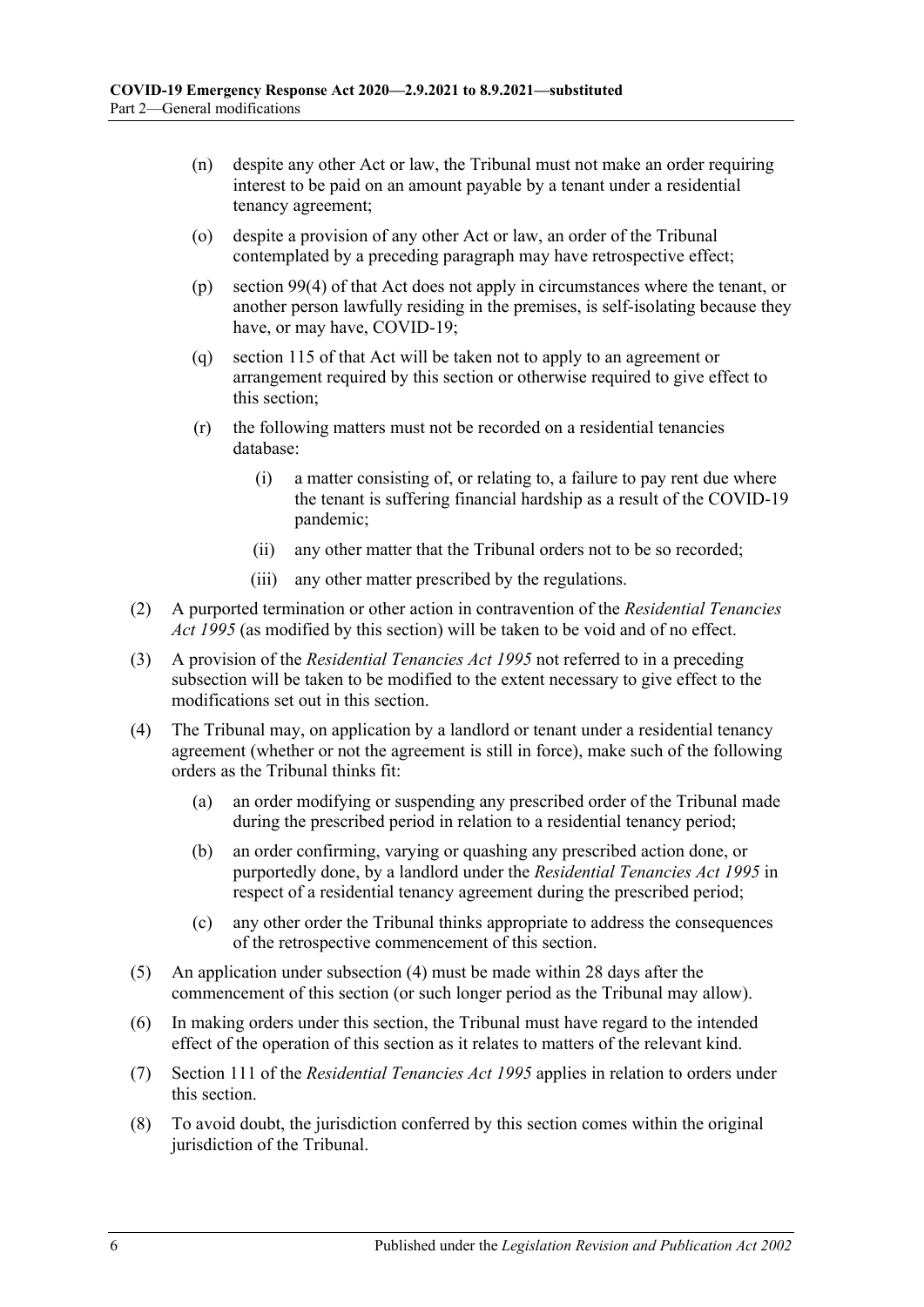- (9) Subject to any regulations under [section](#page-12-0) 20, an order of the Tribunal under this section will be taken to be revoked on the day on which this section expires.
- (10) In this section, a reference to the payment of rent will be taken to include a reference to the payment of an amount relating to water supply and usage.
- (11) A term or phrase used in this section will, unless the contrary intention appears, have the same meaning as in the *[Residential Tenancies Act](http://www.legislation.sa.gov.au/index.aspx?action=legref&type=act&legtitle=Residential%20Tenancies%20Act%201995) 1995*.
- (12) In this section—

*prescribed action*, by a landlord, means an action taken by the landlord that would, if it occurred after the commencement of this section, contravene the *[Residential](http://www.legislation.sa.gov.au/index.aspx?action=legref&type=act&legtitle=Residential%20Tenancies%20Act%201995)  [Tenancies Act](http://www.legislation.sa.gov.au/index.aspx?action=legref&type=act&legtitle=Residential%20Tenancies%20Act%201995) 1995* (as modified by this section);

*prescribed order* means an order of the Tribunal made, or having effect, during the prescribed period;

*prescribed period* means the period commencing on 30 March 2020 and ending on 9 April 2020.

#### <span id="page-6-0"></span>**9—Provisions applying to residential parks**

- (1) The operation of the *[Residential Parks Act](http://www.legislation.sa.gov.au/index.aspx?action=legref&type=act&legtitle=Residential%20Parks%20Act%202007) 2007* is modified such that the modifications made by [section](#page-3-1) 8 to the *[Residential Tenancies Act](http://www.legislation.sa.gov.au/index.aspx?action=legref&type=act&legtitle=Residential%20Tenancies%20Act%201995) 1995* (including, to avoid doubt, the provisions of [section](#page-3-1) 8 relating to the Tribunal) apply in relation to the *[Residential Parks Act](http://www.legislation.sa.gov.au/index.aspx?action=legref&type=act&legtitle=Residential%20Parks%20Act%202007) 2007* as if a reference in that section to a residential tenancy agreement were a reference to a residential park tenancy agreement, residential park site agreement or residential park agreement (as the case requires).
- (2) A purported termination or other action in contravention of the *[Residential Parks](http://www.legislation.sa.gov.au/index.aspx?action=legref&type=act&legtitle=Residential%20Parks%20Act%202007)  Act [2007](http://www.legislation.sa.gov.au/index.aspx?action=legref&type=act&legtitle=Residential%20Parks%20Act%202007)* (as modified by this section) will be taken to be void and of no effect.
- (3) A term or phrase used in this section will, unless the contrary intention appears, have the same meaning as in the *[Residential Parks Act](http://www.legislation.sa.gov.au/index.aspx?action=legref&type=act&legtitle=Residential%20Parks%20Act%202007) 2007*.

#### <span id="page-6-1"></span>**10—Provisions applying to supported residential facilities**

- (1) Subject to this section, the operation of the *[Supported Residential Facilities Act](http://www.legislation.sa.gov.au/index.aspx?action=legref&type=act&legtitle=Supported%20Residential%20Facilities%20Act%201992) 1992* is modified as follows:
	- (a) a proprietor cannot take any other action under that Act for the purpose of terminating a resident contract, where—
		- (i) the grounds for termination are a failure of the resident to pay fees and charges under the resident contract; and
		- (ii) the resident is suffering financial hardship as a result of the COVID-19 pandemic;
	- (b) a proprietor cannot increase fees and charges payable in relation to a resident contract;
	- (c) a resident will be taken not to have breached a term of a resident contract or other agreement by complying with a direction or law relating to the COVID-19 pandemic that applies to or regulates residents of supported residential facilities;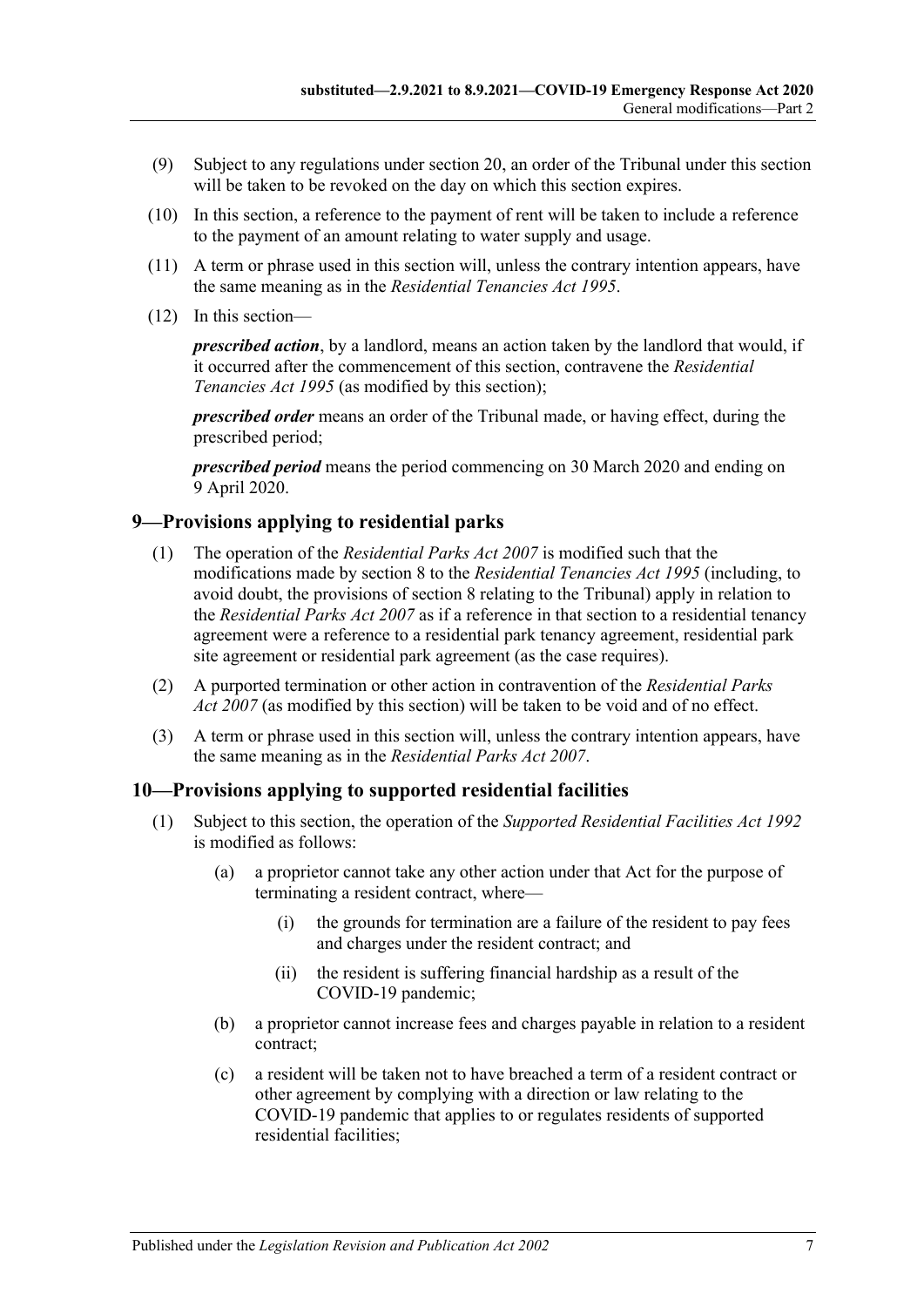- (d) a proprietor must not give a notice to a resident under section 39 of that Act that purports to be notice of a proposed termination on grounds of failure to pay fees or charges if the resident is suffering financial hardship as a result of the COVID-19 pandemic;
- (e) a proprietor cannot make an application under section 43 of that Act in relation to a dispute consisting of a failure to pay fees and charges if the resident is suffering financial hardship as a result of the COVID-19 pandemic (and, to avoid doubt, a licensing authority cannot make orders under that section on an application relating to any other kind of dispute that purports to terminate a resident contract or otherwise require payment of fees and charges in relation to such a resident);
- (f) the Tribunal must not, on a review under section 44 of that Act, make an order that purports to terminate a resident contract or otherwise require a resident to pay fees and charges to the proprietor if the resident is suffering financial hardship as a result of the COVID-19 pandemic;
- <span id="page-7-0"></span>(g) the operation of section 47 of that Act is modified such that—
	- (i) a visit or attendance by a person will only fall within the ambit of that section if it complies with any direction or law applying to or regulating such visits or attendances; and
	- (ii) a person does not commit an offence under section 47(2) if the person is acting in accordance with a direction or law referred to in [subparagraph](#page-7-0) (i);
- (h) section 50 of that Act will be taken not to apply to an agreement or arrangement required by this section or otherwise required to give effect to this section;
- (i) a proprietor will be taken not to commit an offence against that Act, or breach a term of a licence or resident contract or other agreement, to the extent that an act or omission of the proprietor is reasonably required to give effect to the modification made by this section, or by any direction or law relating to the COVID-19 pandemic that applies to or regulates supported residential facilities;
- (j) the Tribunal or a licensing authority, in performing a function or exercising a power under that Act, must have regard to the circumstances of the COVID-19 pandemic (including the need to ameliorate the effects of the pandemic in the State and the need to avoid homelessness during such a public health emergency).
- (2) For the purposes of this section, a reference to fees and charges payable in relation to a resident contract will be taken to include a reference to any costs (however described) payable by a resident under the resident contract (whether for accommodation, personal care services or otherwise).
- (3) A term or phrase used in this section will, unless the contrary intention appears, have the same meaning as in the *[Supported Residential Facilities Act](http://www.legislation.sa.gov.au/index.aspx?action=legref&type=act&legtitle=Supported%20Residential%20Facilities%20Act%201992) 1992*.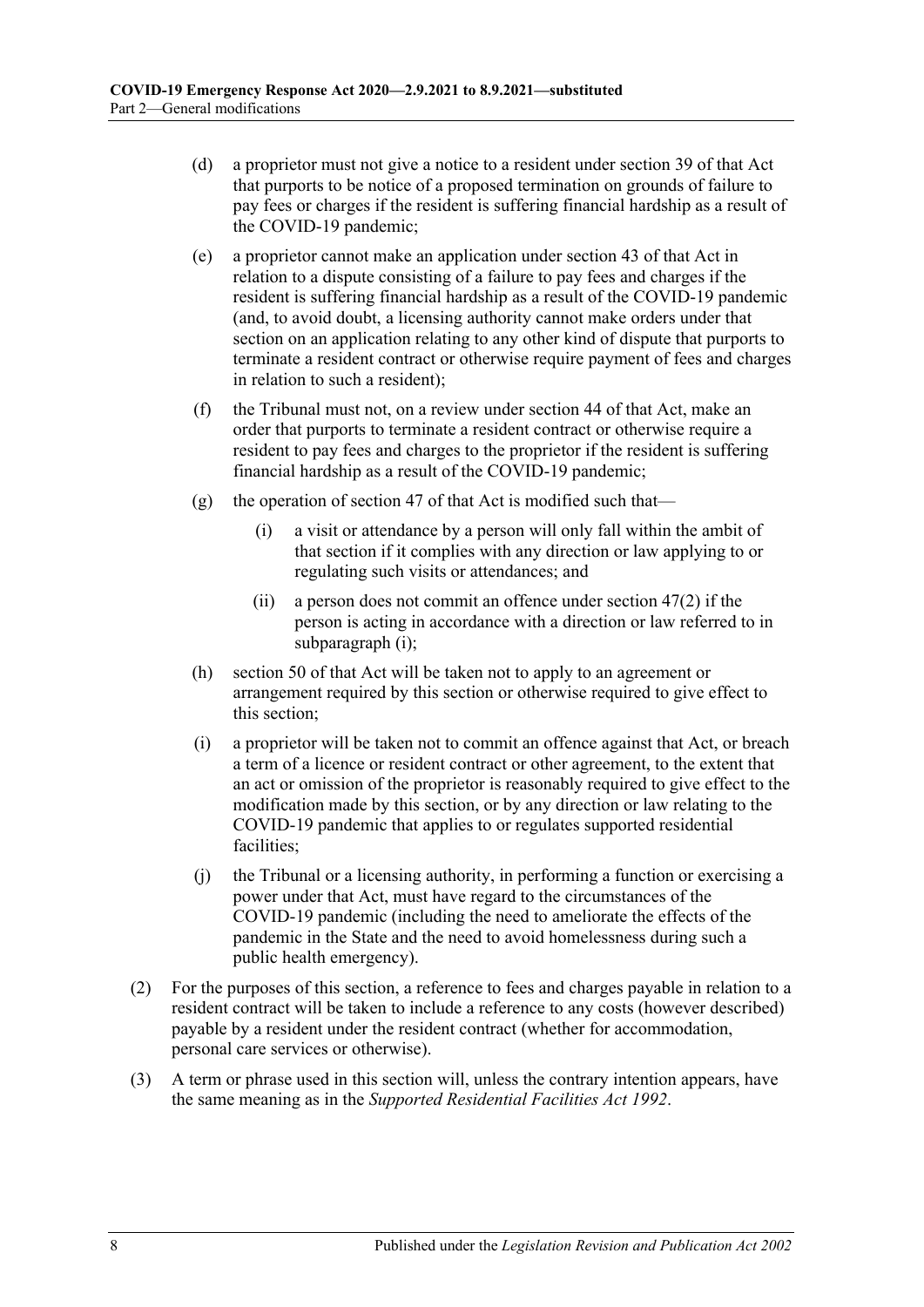#### <span id="page-8-1"></span><span id="page-8-0"></span>**10A—Provisions relating to certain community visitors**

- (1) A community visitor may perform a function or exercise a power under a prescribed law to visit and inspect premises, or visit a patient, resident or other person contemplated by the prescribed law, by means of audiovisual or other electronic means that do not involve the community visitor physically entering the premises and, in relation to such visits and inspections—
	- (a) a requirement under the prescribed law that the community visitor physically attend and inspect premises (however described)—
		- (i) if it is reasonably practicable to comply with the requirement by audiovisual or other electronic means—will be taken to be modified to the extent necessary to give effect to this subsection; or
		- (ii) if it is not reasonably practicable to comply with the requirement by audiovisual or other electronic means—will be taken to be suspended until the expiry of this section); and
	- (b) a requirement under the prescribed law that such visits or inspections be conducted by more than 1 community visitor will be taken to be modified so that the visit or inspection may be conducted by a single community visitor; and
	- (c) a reference in the prescribed law that contemplates a community visitor visiting or otherwise being on premises is to be construed accordingly.
- <span id="page-8-2"></span>(2) A community visitor may, in relation to a visit or inspection referred to in [subsection](#page-8-1) (1), give such directions as the community visitor considers reasonably necessary to enable the visit or inspection to occur, including—
	- (a) directions requiring a person, or person of a class—
		- (i) to take reasonable steps to facilitate the visit or inspection (including by making equipment of a specified kind available for use in the course of the visit or inspection); or
		- (ii) to grant access to specified parts of the premises, or such parts of the premises as may reasonably be accessed using the relevant audiovisual or other means; or
	- (b) directions requiring a person, or person of a class, to provide the community visitor with access to a specified patient or resident of the premises, or patients or residents of a specified class, and for an appropriate area within the premises to be made available to enable confidential communication with the community visitor.
- (3) A person must not, without reasonable excuse, refuse or fail to comply with a direction under [subsection](#page-8-2) (2).

Maximum penalty: \$5 000.

(4) Nothing in this section limits any functions or powers that a community visitor has under a prescribed law in relation to a visit or inspection.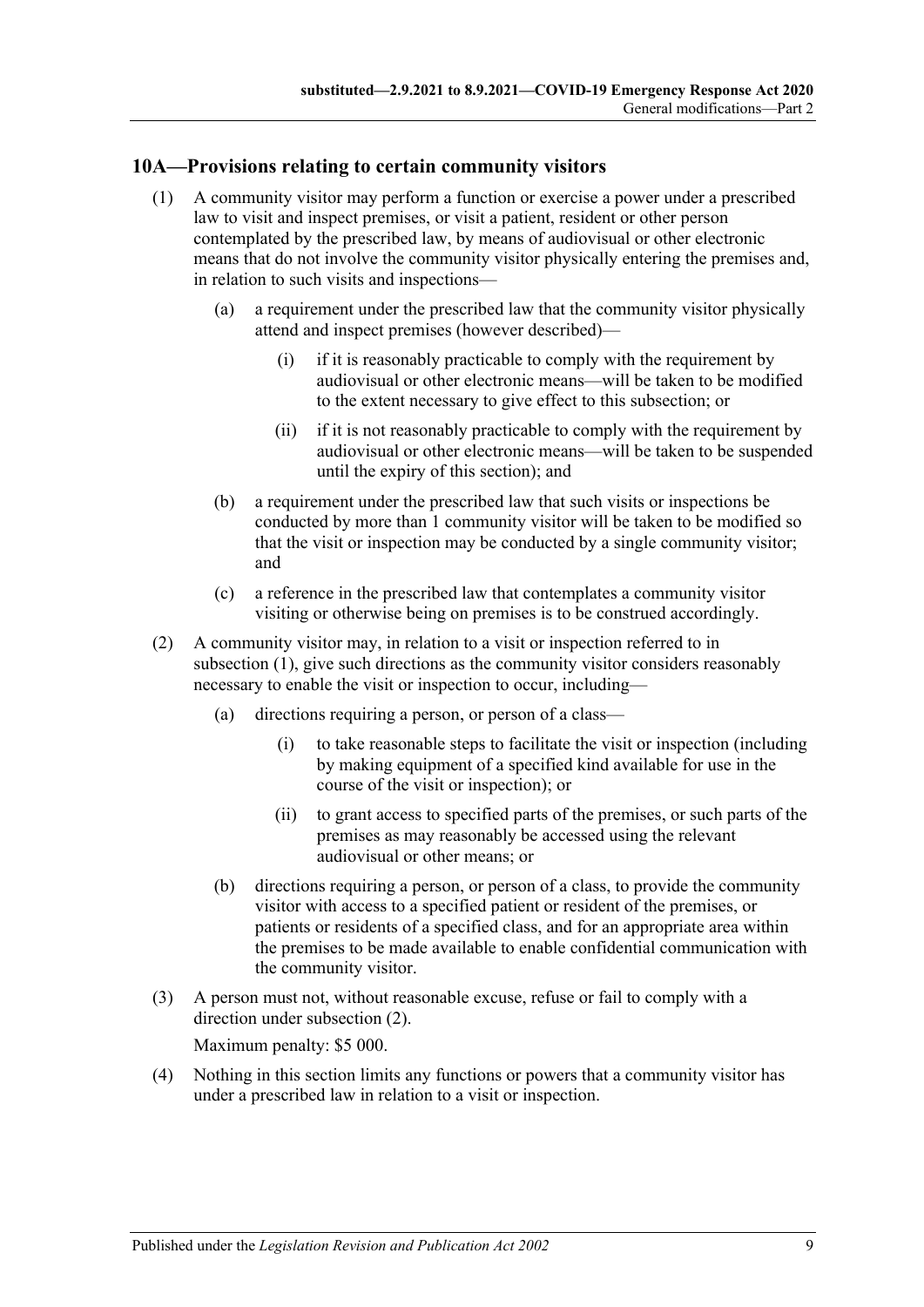- <span id="page-9-1"></span>(5) A community visitor must ensure that the following information is reported on a publicly accessible website and updated on at least a monthly basis:
	- (a) the number of visits or inspections by the community visitor that have occurred by audiovisual or other electronic means in accordance with this section;
	- (b) the name and location of any premises subject to such a visit or inspection;
	- (c) the date on which, and time at which, each such visit or inspection occurred;
	- (d) the reasons why each such visit or inspection occurred by audiovisual or other electronic means in accordance with this section;
	- (e) if a visit or inspection by audiovisual or other electronic means in accordance with this section was not possible for any reason—the reasons why such a visit or inspection was not possible.
- <span id="page-9-2"></span>(6) A report under [subsection](#page-9-1) (5)—
	- (a) must identify, by reference to [paragraphs](#page-9-3) (a) to [\(d\)](#page-9-4) of the definition of *community visitor* in [subsection](#page-9-5) (7), which category of community visitor the report relates to; and
	- (b) must, in a case where the report relates to a category of community visitor referred to in [paragraph](#page-9-3) (a), [\(b\)](#page-9-6) or [\(c\)](#page-9-7) of that definition, be made by the Principal Community Visitor (within the meaning of the Act to which that paragraph relates).
- <span id="page-9-5"></span><span id="page-9-3"></span>(7) In this section—

<span id="page-9-6"></span>*community visitor* means—

- (a) a community visitor within the meaning of the *[Mental Health Act](http://www.legislation.sa.gov.au/index.aspx?action=legref&type=act&legtitle=Mental%20Health%20Act%202009) 2009*;
- (b) a community visitor within the meaning of the *[Disability Services](http://www.legislation.sa.gov.au/index.aspx?action=legref&type=subordleg&legtitle=Disability%20Services%20(Community%20Visitor%20Scheme)%20Regulations%202013)  [\(Community Visitor Scheme\) Regulations](http://www.legislation.sa.gov.au/index.aspx?action=legref&type=subordleg&legtitle=Disability%20Services%20(Community%20Visitor%20Scheme)%20Regulations%202013) 2013*;
- <span id="page-9-7"></span>(c) a community visitor under the *[COVID-19 Emergency Response \(Schedule](http://www.legislation.sa.gov.au/index.aspx?action=legref&type=subordleg&legtitle=COVID-19%20Emergency%20Response%20(Schedule%201)%20Regulations%202020) 1) [Regulations](http://www.legislation.sa.gov.au/index.aspx?action=legref&type=subordleg&legtitle=COVID-19%20Emergency%20Response%20(Schedule%201)%20Regulations%202020) 2020*;
- (d) the Chief Psychiatrist within the meaning of the *[Mental Health Act](http://www.legislation.sa.gov.au/index.aspx?action=legref&type=act&legtitle=Mental%20Health%20Act%202009) 2009*;

#### <span id="page-9-4"></span>*prescribed law* means—

- (a) the *[Mental Health Act 2009](http://www.legislation.sa.gov.au/index.aspx?action=legref&type=act&legtitle=Mental%20Health%20Act%202009)*;
- (b) the *[Disability Services \(Community Visitor Scheme\) Regulations](http://www.legislation.sa.gov.au/index.aspx?action=legref&type=subordleg&legtitle=Disability%20Services%20(Community%20Visitor%20Scheme)%20Regulations%202013) 2013*;
- (c) the *[COVID-19 Emergency Response \(Schedule 1\) Regulations](http://www.legislation.sa.gov.au/index.aspx?action=legref&type=subordleg&legtitle=COVID-19%20Emergency%20Response%20(Schedule%201)%20Regulations%202020) 2020*;
- (d) the *[Health Care Act](http://www.legislation.sa.gov.au/index.aspx?action=legref&type=act&legtitle=Health%20Care%20Act%202008) 2008*.

#### <span id="page-9-8"></span><span id="page-9-0"></span>*14—Extension of time limits, terms of appointment etc*

- *(1) If, in accordance with an Act or law, or an instrument—*
	- *(a) anything needs to be done at a particular time or within a particular period; or*
	- *(b) any appointment or circumstance ceases at a particular time or exists for a particular period; or*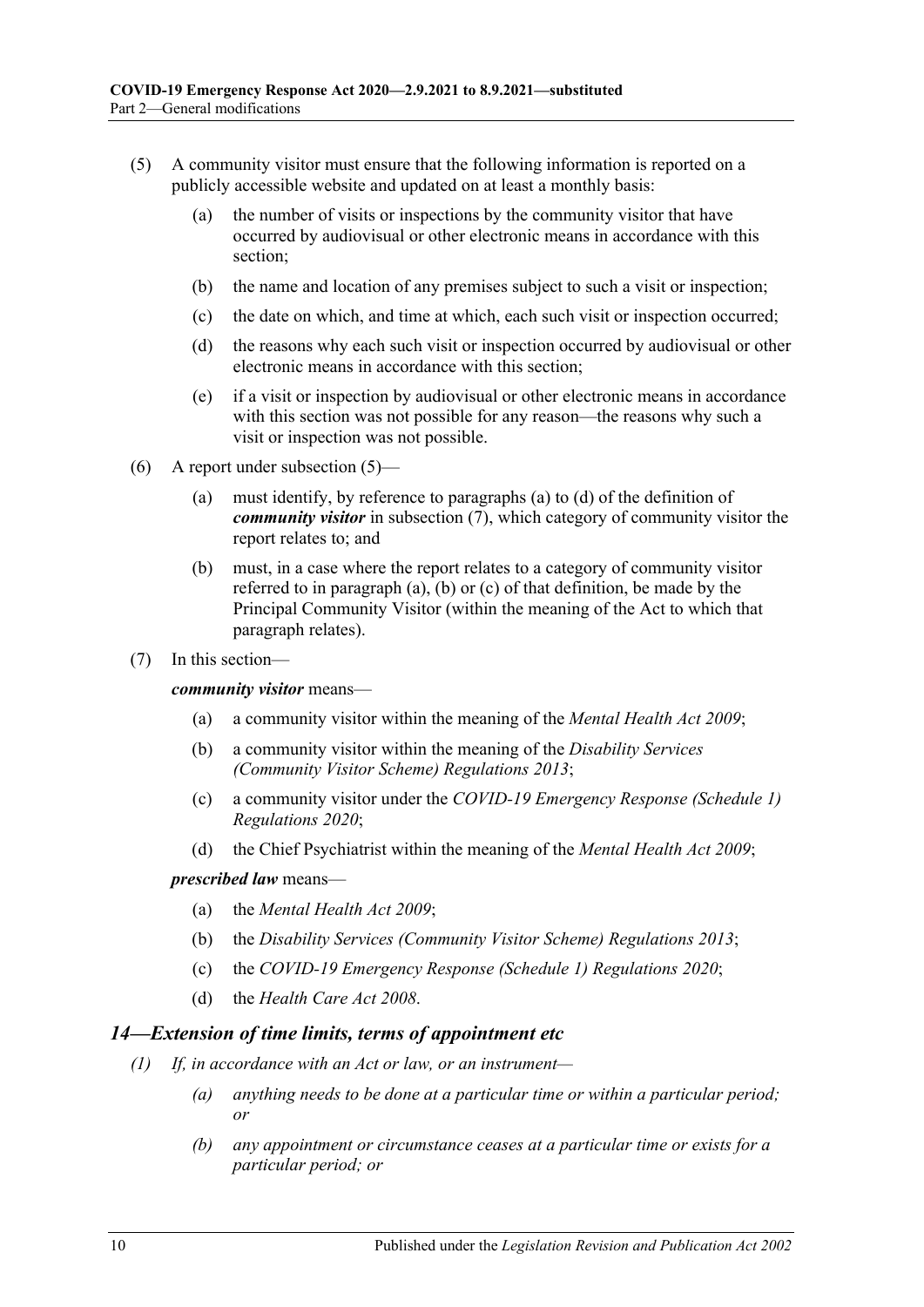*(c) anything would expire or cease at a particular time or at the end of a particular period,*

*(however expressed), the Governor may, by regulation, postpone that time or extend that period.*

- *(2) However, the regulations may only—*
	- *(a) postpone a time at which a particular appointment would cease; or*
	- *(b) extend a particular appointment; or*
	- *(c) extend a period, at the end of which a particular appointment would cease,*

*by a maximum period of 6 months.*

- *(3) Without limiting [subsection](#page-9-8) (1), a postponement or an extension of a period under this section—*
	- *(a) may be subject to conditions or other limitations; and*
	- *(b) may be expressed as applying to a particular requirement under an Act or law or to a class of requirements or otherwise in circumstances described in the regulation; and*
	- *(c) may have the effect of modifying any Act or law or any instrument.*

*Note—*

*Section 14 has expired.*

#### <span id="page-10-2"></span><span id="page-10-0"></span>**16—Requirements relating to documents**

- (1) The Governor may, by regulation, suspend or modify any requirements under an Act or law, or an instrument, relating to the preparation, signing, witnessing, attestation, certification, stamping or other treatment of any document.
- (2) Without limiting [subsection](#page-10-2) (1), a regulation under this section—
	- (a) may be subject to conditions or other limitations; and
	- (b) may be expressed as applying to a particular requirement under an Act or law or to a class of requirements or otherwise in circumstances described in the regulation; and
	- (c) may have the effect of modifying any Act or law or any instrument.

#### <span id="page-10-1"></span>**17—Meetings in person etc may occur by audiovisual or other means**

- (1) Despite a provision of any other Act or law, a requirement that a meeting occur or that some other transaction take place that requires 2 or more persons to be physically present will be taken to be satisfied if the persons meet, or the transaction takes place, remotely using 1 or more of (including a combination of) the following means of communication:
	- (a) audio visual;
	- (b) audio;
	- (c) any other means of communication prescribed by the regulations for the purposes of this paragraph.
- (2) This section does not apply in circumstances prescribed by the regulations.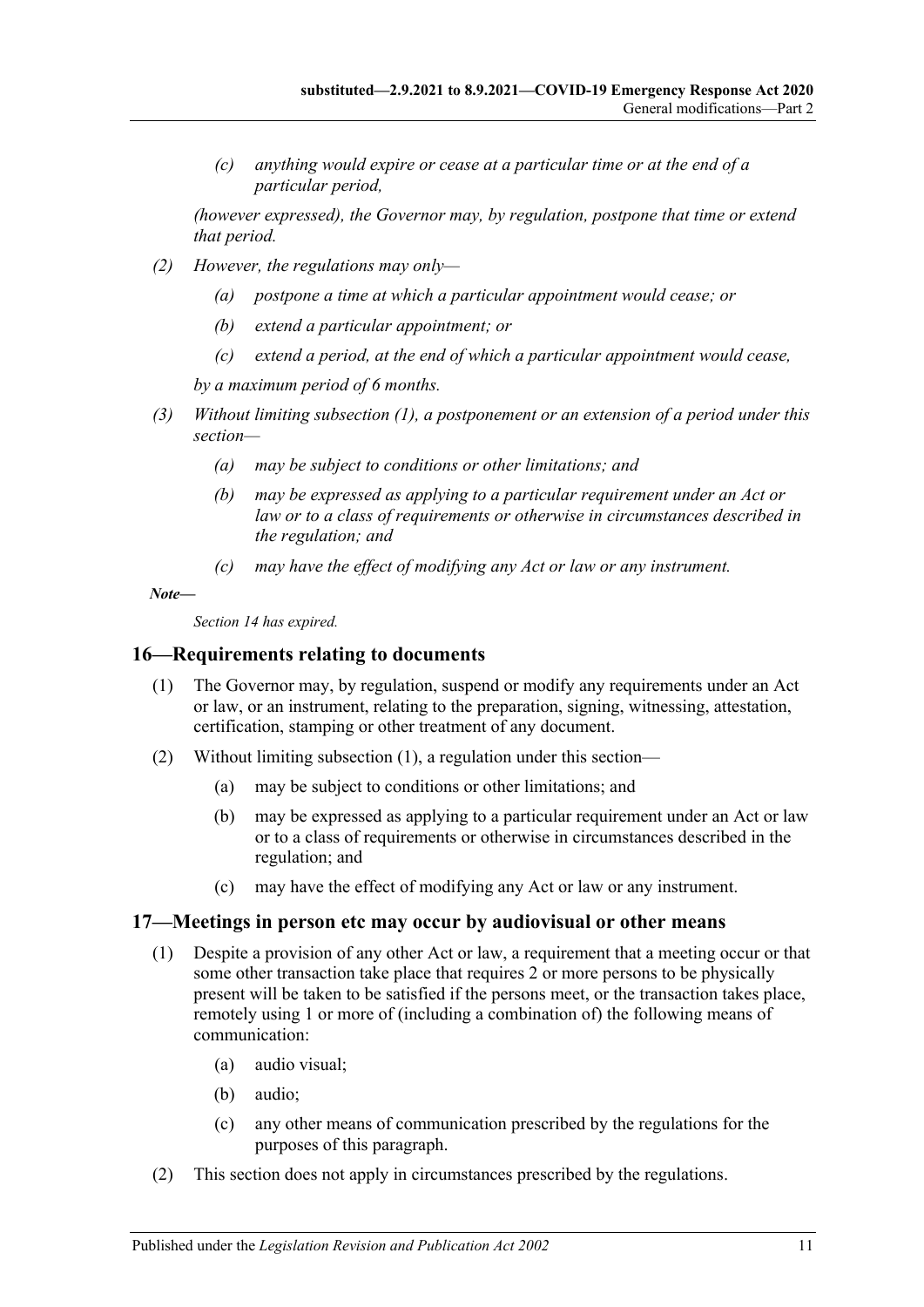#### <span id="page-11-0"></span>**18—Service**

Except where this Act requires otherwise, a notice or other document required or authorised to be given to or served on a person under this Act may—

- (a) be given to the person personally; or
- (b) be left for the person at the person's place of residence or business with someone apparently over the age of 16 years; or
- (c) be posted to the person at the person's last known place of residence or business; or
- (d) be transmitted by fax or email to a fax number or email address provided by the person (in which case the notice or other document will be taken to have been given or served at the time of transmission); or
- (e) if the person is a company or registered body within the meaning of the *Corporations Act 2001* of the Commonwealth, be served in accordance with that Act.

#### <span id="page-11-2"></span><span id="page-11-1"></span>**19—Regulations**

- (1) The Governor may make such regulations as are contemplated by, or necessary or expedient for the purposes of, this Act.
- (2) Without limiting the generality of [subsection](#page-11-2) (1), the regulations may provide for—
	- (a) the circumstances in which a person will be taken to be suffering financial hardship as a result of the COVID-19 pandemic for the purposes of a tenancy provision of this Act; and
	- (c) mitigation of adverse impacts on a party to a lease resulting from the COVID-19 pandemic, including by making provision for any measures to regulate the parties to a lease or the provisions of a lease; and
	- (d) modification of the operation of any provisions of this Act or a relevant Act for a purpose related to any circumstances brought about by the COVID-19 pandemic (or measures taken to address the COVID-19 pandemic) or to economic stimulus during and after the COVID-19 pandemic; and
	- (e) provisions making related modifications to any Act or law consequent on the tenancy provisions of this Act; and
	- (f) modification or suspension of the operation of [Schedule](#page-14-1) 1 or any Act or law relating to the matters dealt with in that Schedule; and
	- (g) a scheme for a community visitor or visitors for the purposes of [Schedule](#page-14-1) 1; and
	- (h) the keeping of records, or the making of any reports to the Minister or another specified person or body, in relation to any matter dealt with by this Act; and
	- (i) provisions of a saving or transitional nature consequent on the enactment of this Act or the making of any regulation under this Act; and
	- (j) fines, not exceeding \$10 000, for offences against the regulations; and
	- (k) expiation fees, not exceeding \$5 000, for offences against the regulations; and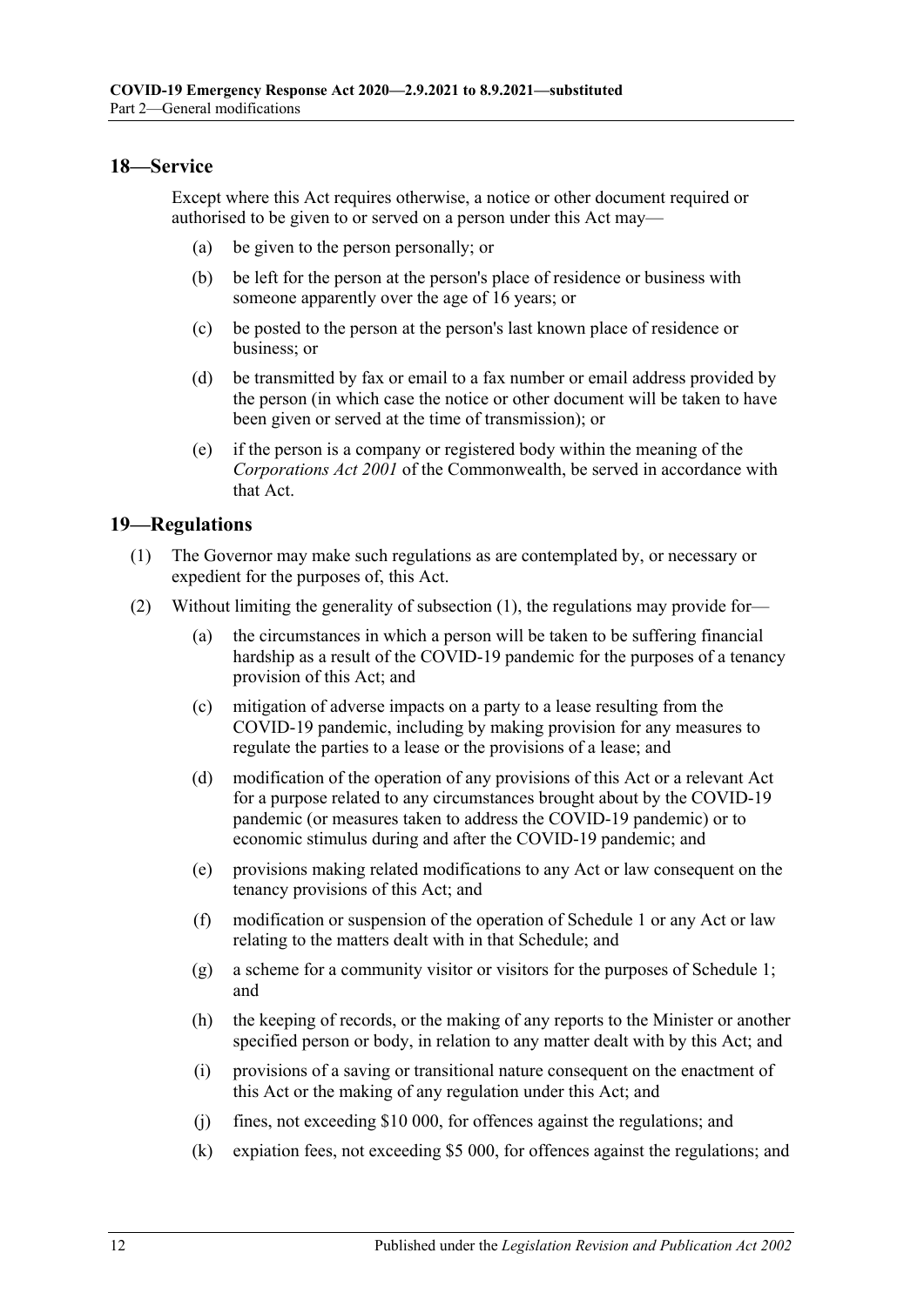- (l) facilitation of proof of the commission of offences and other evidentiary matters.
- (3) The regulations may—
	- (a) be of general or limited application; and
	- (b) make different provision according to the circumstances or entities to which they are expressed to apply; and
	- (c) apply or incorporate, wholly or partially and with or without modification, a code, standard, policy or other document prepared or published by the Minister or another specified person or body; and
	- (d) provide that any matter or thing is to be determined, dispensed with, regulated or prohibited according to the discretion of the Minister, the State Co-ordinator, the Chief Public Health Officer or any other specified body or person.
- (4) If a code, standard or other document is referred to or incorporated in the regulations—
	- (a) a copy of the code, standard or other document must be kept available for public inspection, without charge and during ordinary office hours, at an office or offices specified in the regulations; and
	- (b) evidence of the contents of the code, standard or other document may be given in any legal proceedings by production of a document apparently certified by the Minister to be a true copy of the code, standard or other document.
- <span id="page-12-1"></span>(5) On the expiry of a provision of this Act under [section](#page-2-6) 6, all regulations made for the purposes of the provision are taken to be revoked.
- (6) In this section—

*relevant Act* means the *[Landlord and Tenant Act](http://www.legislation.sa.gov.au/index.aspx?action=legref&type=act&legtitle=Landlord%20and%20Tenant%20Act%201936) 1936*, the *[Real Property Act](http://www.legislation.sa.gov.au/index.aspx?action=legref&type=act&legtitle=Real%20Property%20Act%201886) 1886*, the *[Residential Parks Act](http://www.legislation.sa.gov.au/index.aspx?action=legref&type=act&legtitle=Residential%20Parks%20Act%202007) 2007*, the *[Residential Tenancies Act](http://www.legislation.sa.gov.au/index.aspx?action=legref&type=act&legtitle=Residential%20Tenancies%20Act%201995) 1995*, the *[Retail and](http://www.legislation.sa.gov.au/index.aspx?action=legref&type=act&legtitle=Retail%20and%20Commercial%20Leases%20Act%201995)  [Commercial Leases Act](http://www.legislation.sa.gov.au/index.aspx?action=legref&type=act&legtitle=Retail%20and%20Commercial%20Leases%20Act%201995) 1995*, the *[Supported Residential Facilities Act](http://www.legislation.sa.gov.au/index.aspx?action=legref&type=act&legtitle=Supported%20Residential%20Facilities%20Act%201992) 1992* or any other Act in so far as it relates to or affects landlords and tenants in the State or other residential leases, licences or agreements;

*tenancy provision* of this Act means sections 8 to 10 (inclusive).

#### <span id="page-12-0"></span>**20—Savings and transitional matters**

- (1) The Governor may make regulations of a savings or transitional nature consequent on the expiry of any provision of this Act under [section](#page-2-6) 6 (or on the revocation of any regulation in accordance with [section](#page-12-1) 19(5)).
- (2) The regulations may—
	- (a) be of general or limited application; and
	- (b) make different provision according to the circumstances or entities to which they are expressed to apply; and
	- (c) apply or incorporate, wholly or partially and with or without modification, a code, standard, policy or other document prepared or published by the Minister or another specified person or body; and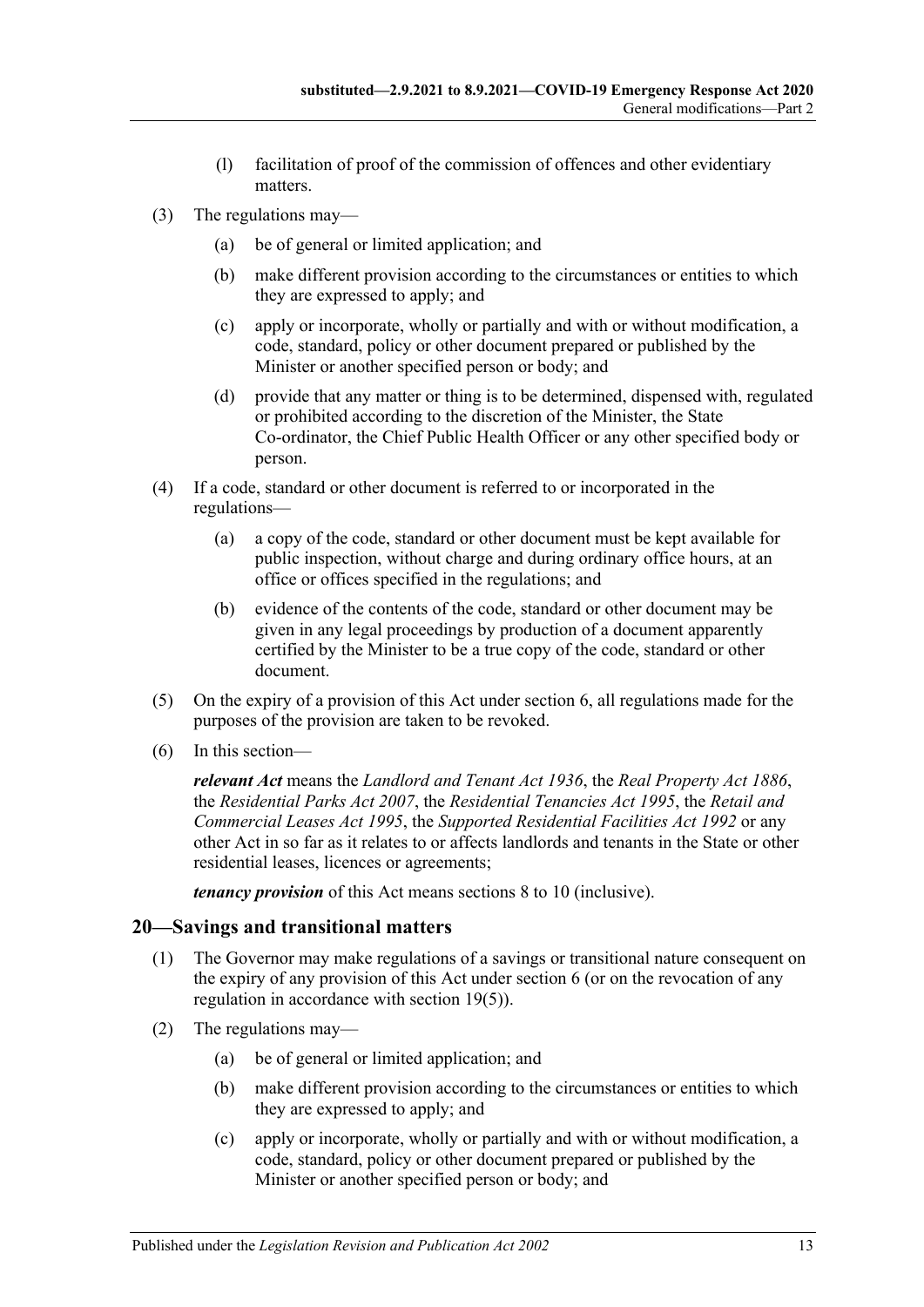- (d) provide that any matter or thing is to be determined, dispensed with, regulated or prohibited according to the discretion of the Minister, the State Co-ordinator, the Chief Public Health Officer or any other specified body or person.
- (3) If a code, standard or other document is referred to or incorporated in the regulations—
	- (a) a copy of the code, standard or other document must be kept available for public inspection, without charge and during ordinary office hours, at an office or offices specified in the regulations; and
	- (b) evidence of the contents of the code, standard or other document may be given in any legal proceedings by production of a document apparently certified by the Minister to be a true copy of the code, standard or other document.
- $(4)$  If—
	- (a) a regulation made under [section](#page-9-0) 14 postpones any time or extends any period; and
	- (b) the regulation is revoked by operation of [section](#page-12-1) 19(5) before that time or before the expiration of that period,

the postponement or extension continues to have effect according to its terms (as in force immediately before the revocation).

#### <span id="page-13-2"></span><span id="page-13-0"></span>**21—Disallowance of regulations made under Act**

- (1) Despite section 10(3) of the *[Subordinate Legislation Act](http://www.legislation.sa.gov.au/index.aspx?action=legref&type=act&legtitle=Subordinate%20Legislation%20Act%201978) 1978*, all regulations made under this Act must be laid before each House of Parliament on the next sitting day of that House after the regulations are made.
- (2) Except as is provided under [subsection](#page-13-2) (1), nothing in this section limits the operation of the *[Subordinate Legislation Act](http://www.legislation.sa.gov.au/index.aspx?action=legref&type=act&legtitle=Subordinate%20Legislation%20Act%201978) 1978*.
- (3) Where regulations made under this Act are disallowed, the Governor must not, except in accordance with a resolution of the House that disallowed the regulations, remake those regulations, or make regulations that are of the same effect, within 6 months after the day on which the regulations are disallowed.

#### <span id="page-13-1"></span>**22—Immunity from liability etc**

No civil or criminal liability attaches to the Crown, or to any person acting in good faith, in respect of—

- (a) any acts or omissions in connection with—
	- (i) the exercise or discharge, or purported exercise or discharge, of a power or function under this Act; or
	- (ii) the carrying out, or purported carrying out, of any direction or requirement given or imposed, or purportedly given or imposed, in accordance with this Act; or
- (b) any failure to exercise or discharge a power or function under this Act,

in relation to the outbreak of the human disease named COVID-19 within South Australia.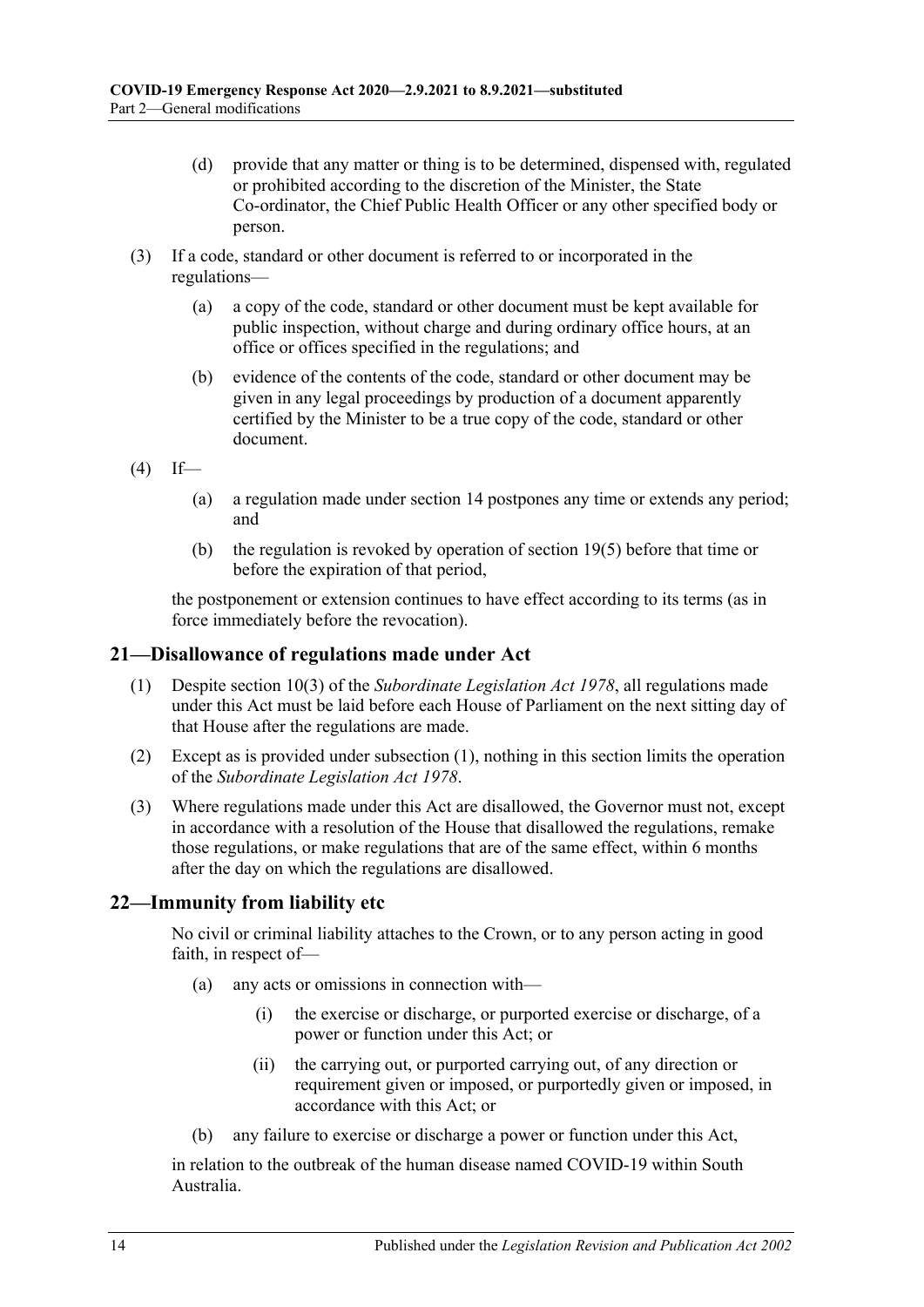#### <span id="page-14-0"></span>**23—Further provisions in Schedules**

- (1) [Schedule](#page-14-1) 1 has effect according to its terms (despite any other Act or law) until that Schedule expires in accordance with [section](#page-2-6) 6.
- (2) The operation of a law of the State specified in a provision of [Schedule](#page-22-2) 2 is modified as set out in that provision until that provision expires in accordance with [section](#page-2-6) 6.
- (3) In Schedule 3, a provision under a heading referring to the amendment of a specified Act amends the Act so specified.

## <span id="page-14-1"></span>*Schedule 1—Special provisions relating to detention of certain protected persons during COVID-19 pandemic*

#### <span id="page-14-2"></span>*1—Interpretation*

*(1) In this Schedule—*

*Authorising Officer means the Authorising Officer appointed under [clause](#page-15-3) 5;*

*guidelines means the guidelines published under [clause](#page-15-2) 4, as in force from time to time;*

*mentally incapacitated person means a mentally incapacitated person within the meaning of the [Guardianship and Administration Act](http://www.legislation.sa.gov.au/index.aspx?action=legref&type=act&legtitle=Guardianship%20and%20Administration%20Act%201993) 1993;*

#### *protected person means—*

- *(a) a protected person within the meaning of the [Guardianship and](http://www.legislation.sa.gov.au/index.aspx?action=legref&type=act&legtitle=Guardianship%20and%20Administration%20Act%201993)  [Administration Act](http://www.legislation.sa.gov.au/index.aspx?action=legref&type=act&legtitle=Guardianship%20and%20Administration%20Act%201993) 1993; or*
- *(b) a mentally incapacitated person who is a resident of a supported residential facility; or*
- *(c) a mentally incapacitated person who is a resident in other supported accommodation of a kind prescribed by the regulations;*

*supported residential facility means a supported residential facility under the [Supported Residential Facilities Act](http://www.legislation.sa.gov.au/index.aspx?action=legref&type=act&legtitle=Supported%20Residential%20Facilities%20Act%201992) 1992;*

*Tribunal means the South Australian Civil and Administrative Tribunal established under the [South Australian Civil and Administrative Tribunal Act](http://www.legislation.sa.gov.au/index.aspx?action=legref&type=act&legtitle=South%20Australian%20Civil%20and%20Administrative%20Tribunal%20Act%202013) 2013.*

- *(2) For the purposes of this Schedule, a reference to the guardian of a person will be taken to include a reference to a person who, under the [Guardianship and](http://www.legislation.sa.gov.au/index.aspx?action=legref&type=act&legtitle=Guardianship%20and%20Administration%20Act%201993)  [Administration Act](http://www.legislation.sa.gov.au/index.aspx?action=legref&type=act&legtitle=Guardianship%20and%20Administration%20Act%201993) 1993, has limited guardianship of the person, provided the accommodation arrangements for the protected persons fall within the responsibility of the guardian.*
- *(3) For the purposes of this Schedule, a reference to the usual place of residence of a protected person—*
	- *(a) will, in the case of a protected person who is the subject of an order under section 32 of the [Guardianship and Administration Act](http://www.legislation.sa.gov.au/index.aspx?action=legref&type=act&legtitle=Guardianship%20and%20Administration%20Act%201993) 1993 that directs that the protected reside at a specified place, be taken to be a reference to that specified place; and*
	- *(b) will be taken to include a reference to a place at which the protected person is residing on a temporary basis.*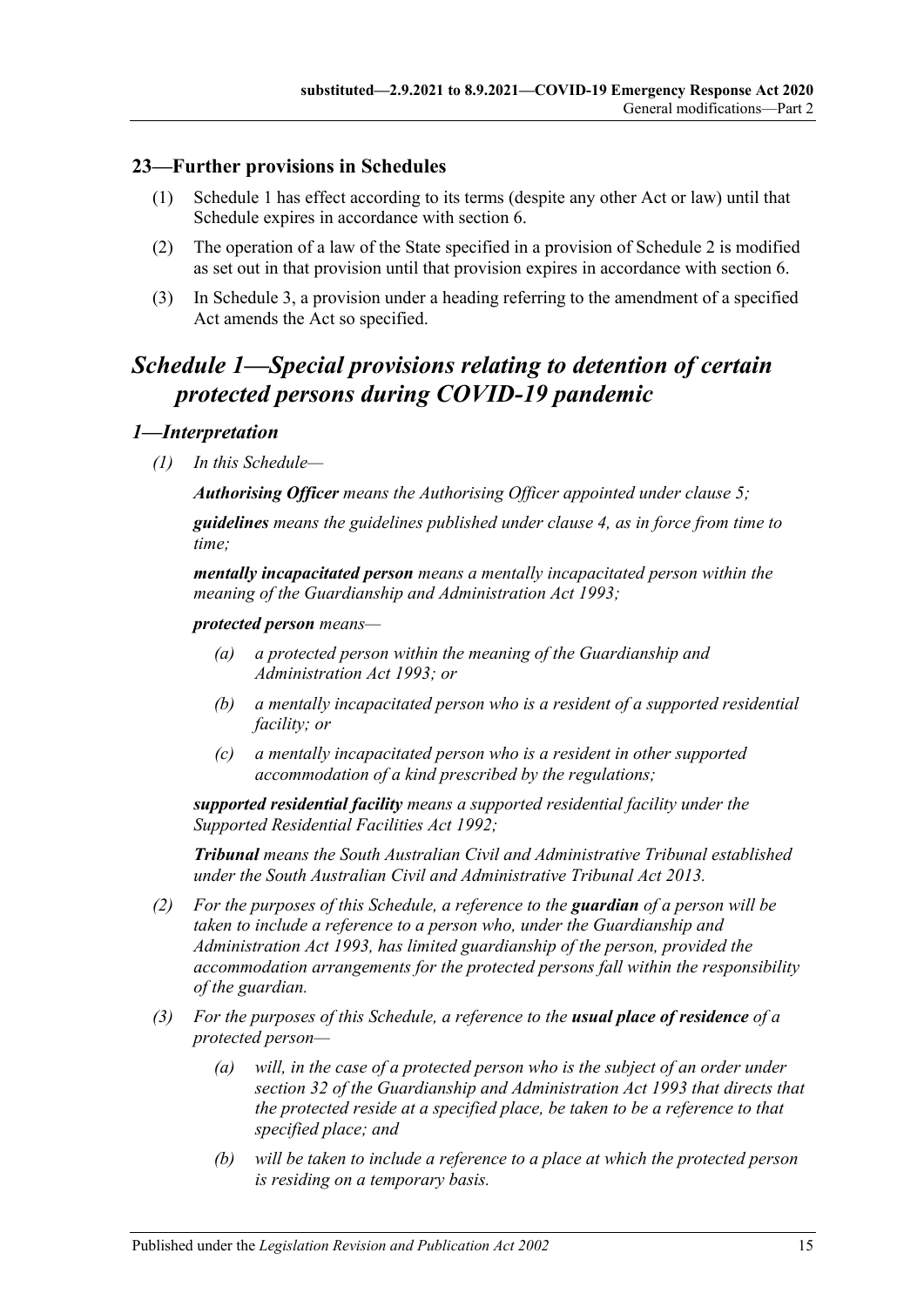#### *Note—*

*For example, a person may temporarily reside in a hospital or rehabilitation facility.*

#### <span id="page-15-0"></span>*2—Detention under Schedule*

- *(1) Subject to this Schedule, and to any direction of the Authorising Officer or the Tribunal, the detention of a protected person—*
	- *(a) must comply with the guidelines (including provisions setting out the nature of detention, and any limits on such detention); and*
	- *(b) may be conditional or unconditional.*
- *(2) Despite [clause](#page-20-0) 13, or any order of the Tribunal or direction of the Authorising Officer to the contrary, the period during which a protected person can be detained under this clause ceases on the day on which this Schedule expires (and, to avoid doubt, any detention or other restrictions imposed on the protected person under this Schedule must cease no later than that day).*
- *(3) Any order of the Tribunal, or direction of the Authorising Officer, under this Schedule will be taken to be revoked on the day on which this Schedule expires.*

#### <span id="page-15-1"></span>*3—Interaction with other treatment requirements etc*

- *(1) Nothing in this Schedule prevents a protected person detained under this Schedule from receiving medical treatment at a place other than the place at which they are so detained.*
- *(2) The exercise of a function or power under this Schedule will be taken not, of itself, to contravene a treatment plan (however described) relating to a protected person.*

#### <span id="page-15-2"></span>*4—Guidelines*

- *(1) The Minister may, by notice in the Gazette, publish guidelines for the purposes of this Schedule.*
- *(2) The Minister may, by subsequent notice in the Gazette, vary, substitute or revoke guidelines published under this clause.*
- *(3) The Minister must publish any guidelines under this clause on a website determined by the Minister.*

#### <span id="page-15-3"></span>*5—Appointment of Authorising Officer*

- *(1) The Minister may appoint a person as the Authorising Officer for the purposes of this Schedule, being a person (who may be a public servant) who, in the opinion of the Minister, has the appropriate qualifications or experience to perform the functions and exercise the powers conferred on the Authorising Officer under this Schedule.*
- *(2) The Authorising Officer will be appointed on terms and conditions determined by the Minister.*
- *(3) The Authorising Officer is subject to the direction and control of the Minister.*
- *(4) The Authorising Officer must, in performing a function or exercising a power under this Schedule, comply with the guidelines (including guidelines relating to the resolution of an actual or perceived conflict of interest in respect of the Authorising Officer's functions and duties under any other Act or law).*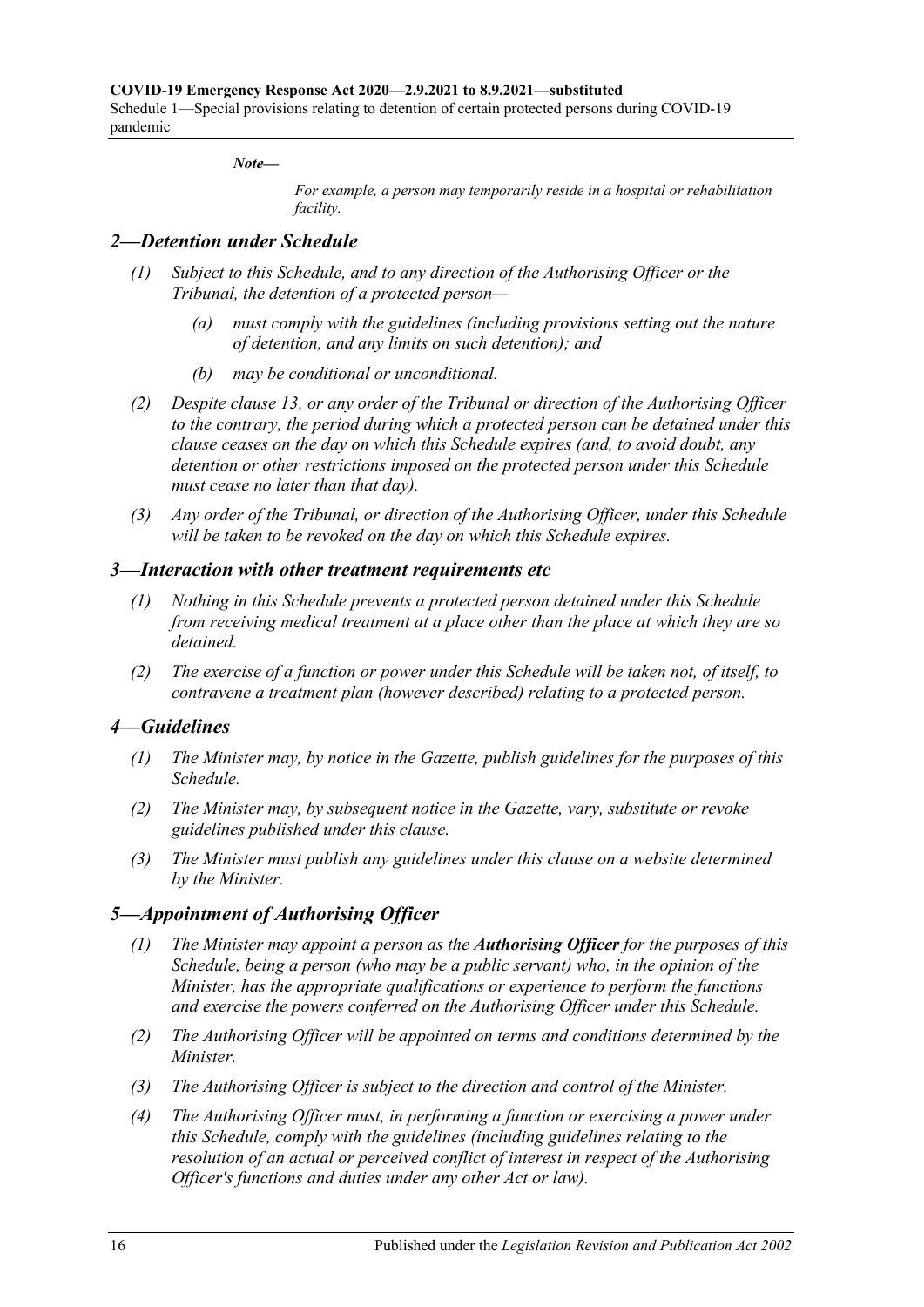- *(5) The functions of the Authorising Officer are—*
	- *(a) to monitor the operation of this Schedule and ensure that the rights of protected persons who are detained under the Schedule are protected; and*
	- *(b) such other functions as may be conferred on the Authorising Officer by this Schedule or the regulations, or by the Minister.*
- *(6) The office of the Authorising Officer becomes vacant if the holder—*
	- *(a) dies; or*
	- *(b) completes a term of office and is not reappointed; or*
	- *(c) resigns by written notice to the Minister; or*
	- *(d) is convicted of—*
		- *(i) an indictable offence against the law of this State; or*
		- *(ii) an offence against the law of this State that is punishable by imprisonment for a term of at least 12 months; or*
		- *(iii) an offence against the law of another jurisdiction that, if committed in this State, would be an offence of a kind referred to in a preceding paragraph; or*
	- *(e) is sentenced to imprisonment for an offence (whether against a law of this State or another jurisdiction); or*
	- *(f) is removed from office by the Minister under [subclause](#page-16-1) (7).*
- <span id="page-16-1"></span>*(7) The appointment of the Authorising Officer may be terminated by the Minister on any grounds the Minister thinks fit.*

#### <span id="page-16-2"></span><span id="page-16-0"></span>*6—Authorising Officer may give directions*

- *(1) The Authorising Officer may, by notice in writing, direct that the detention of a protected person under this Schedule cease forthwith, or on a day specified in the notice.*
- *(2) The Authorising Officer may, by notice in writing, give such other directions as the Authorising Officer considers appropriate for the purposes of this Schedule (including, to avoid doubt, a direction requiring a specified person or body to take specified steps to give effect to a direction under [subclause](#page-16-2) (1)).*
- *(3) Before giving a direction under this clause, the Authorising Officer must have regard to the circumstances of the COVID-19 pandemic as they exist at the time (including the need to limit the spread of the COVID-19 virus and to ameliorate the effects of the pandemic in the State).*
- *(4) A person must not, without reasonable excuse, refuse or fail to comply with a direction of the Authorising Officer.*

*Maximum penalty:* 

- *(a) in the case of a body corporate—\$75 000;*
- *(b) in the case of a natural person—\$20 000.*

*Expiation fee:* 

*(a) in the case of a body corporate—\$5 000;*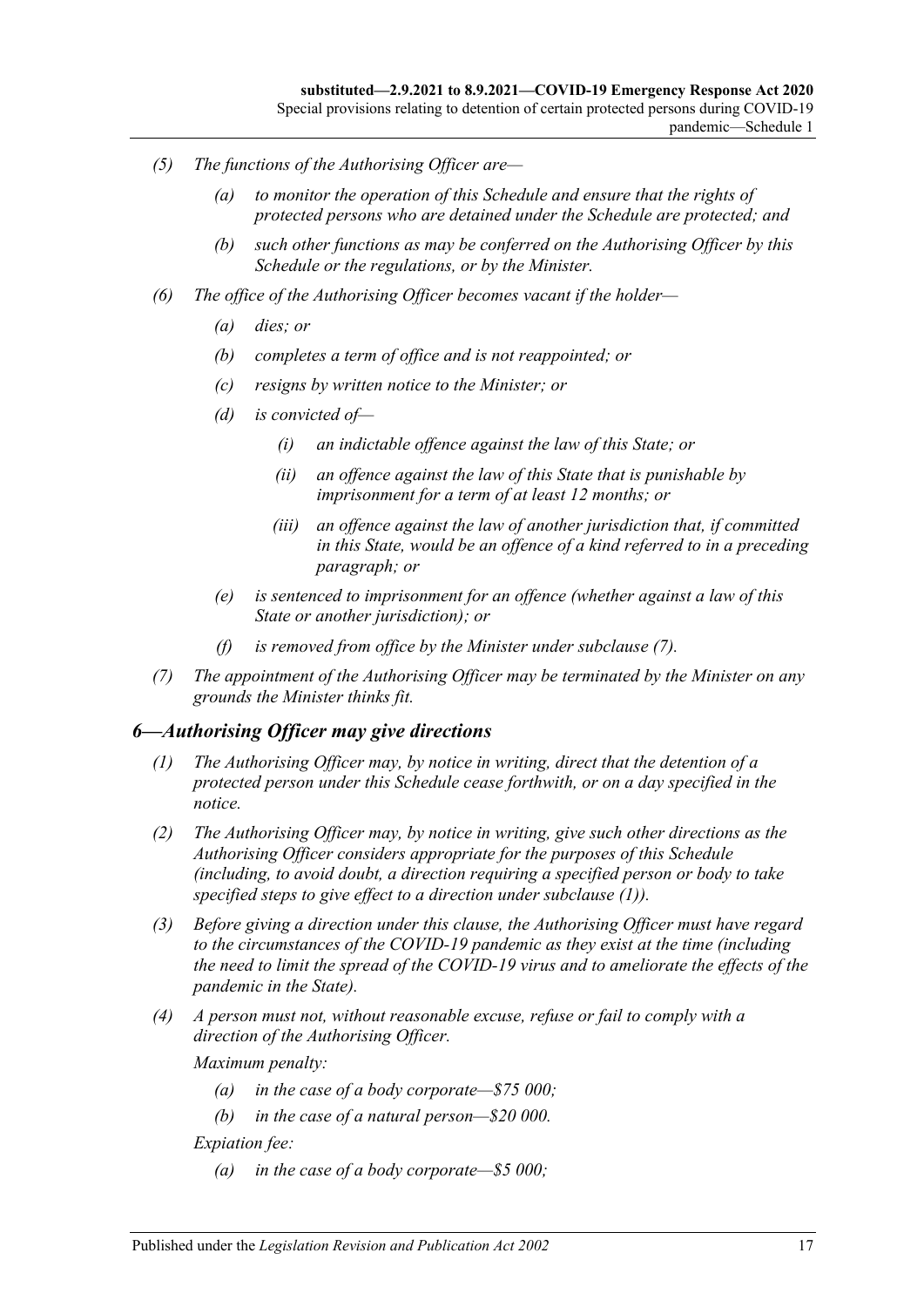- *(b) in the case of a natural person—\$2 000.*
- <span id="page-17-3"></span>*(5) If a body corporate is guilty of an offence against this clause, each director and the manager of the body corporate are guilty of an offence and liable to the same penalty as is prescribed for the principal offence when committed by a natural person unless the director or the manager (as the case may be) proves that they could not by the exercise of due diligence have prevented the commission of the offence.*
- *(6) A person may be prosecuted and convicted of an offence under [subclause](#page-17-3) (5) whether or not the body corporate has been prosecuted or convicted of the offence committed by the body corporate.*

#### <span id="page-17-0"></span>*7—Delegation*

- *(1) The Authorising Officer may delegate functions or powers under this Schedule—*
	- *(a) to the person for the time being holding or acting in a particular office or position; or*
	- *(b) to any other specified person or body.*
- *(2) A delegation under this clause—*
	- *(a) must be by instrument in writing; and*
	- *(b) may be absolute or conditional; and*
	- *(c) does not derogate from the power of the Authorising Officer to act in any matter; and*
	- *(d) is revocable at will by the Authorising Officer.*

#### <span id="page-17-1"></span>*8—Authorised officers*

- *(1) The following persons are authorised officers for the purposes of this Schedule:*
	- *(a) police officers;*
	- *(b) authorised officers under the [Emergency Management Act](http://www.legislation.sa.gov.au/index.aspx?action=legref&type=act&legtitle=Emergency%20Management%20Act%202004) 2004;*
	- *(c) a person, or class of persons, authorised by the Minister for the purposes of this Schedule.*
- <span id="page-17-4"></span>*(2) An appointment under [subclause](#page-17-4) (1)(c) may be subject to conditions specified by the Minister.*
- *(3) An appointment under [subclause](#page-17-4) (1)(c) is, by force of this subclause, revoked on the expiry or repeal of this Schedule.*

#### <span id="page-17-2"></span>*9—Powers of authorised officers to detain protected person etc*

- *(1) Subject to this Schedule and the regulations, if an authorised officer reasonably believes that a protected person who is detained under this Schedule is unlawfully at large and that taking action under this clause is appropriate for a purpose related to the COVID-19 pandemic, the authorised officer may take 1 or more of the following actions:*
	- *(a) detain and transport the protected person to—*
		- *(i) the protected person's usual place of residence; or*
		- *(ii) a place determined by the authorised officer;*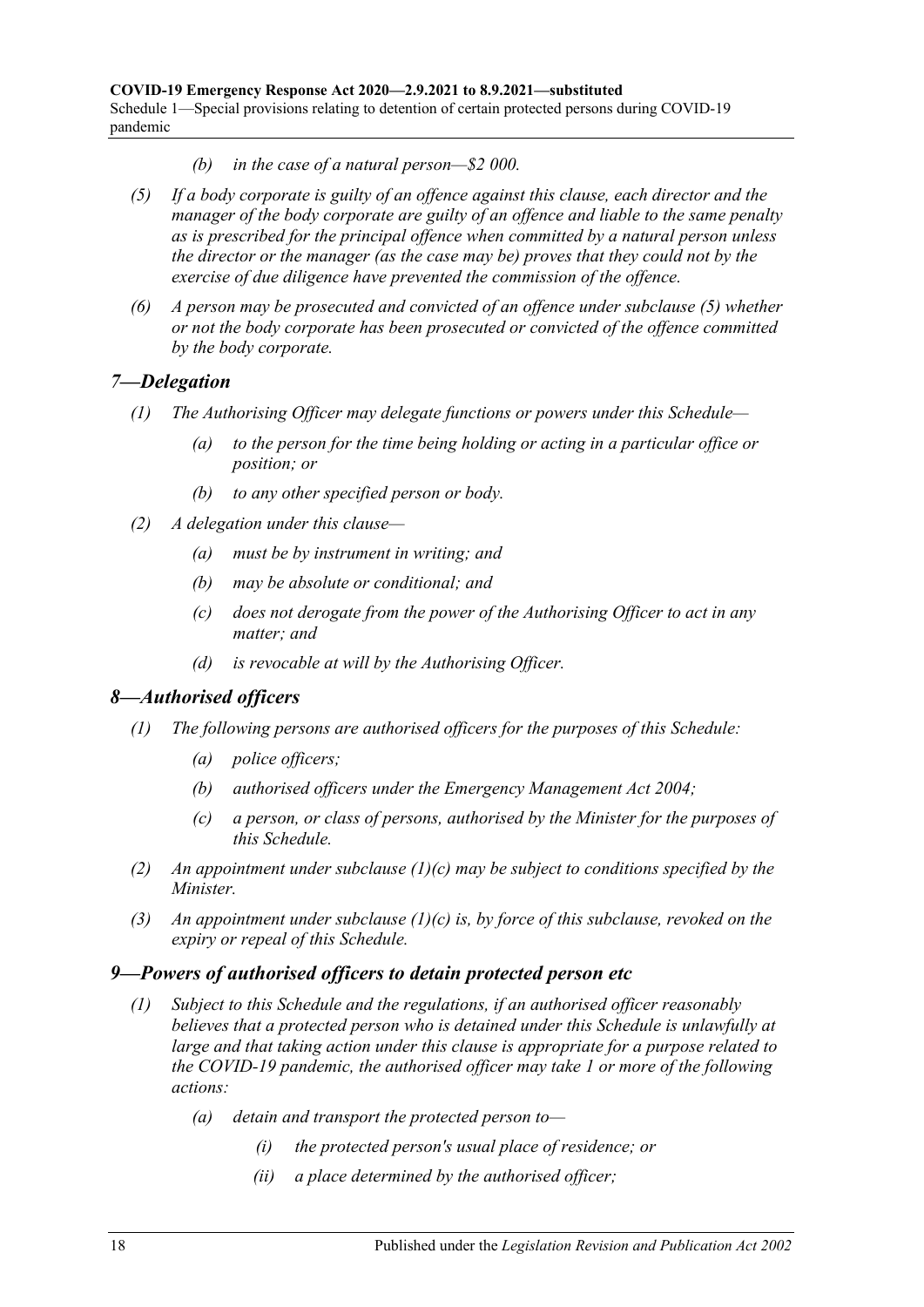- *(b) direct a person to take specified action to prevent the protected person from being unlawfully at large;*
- *(c) remove to a place the authorised officer thinks fit any person who obstructs or threatens to obstruct the exercise of a power under this Schedule;*
- *(d) direct, insofar as may be reasonably necessary in the circumstances, any person to assist in the exercise of any power under this clause.*
- *(2) In exercising a power under this clause, an authorised officer must comply with the guidelines (including, to avoid doubt, in relation to the means by which a protected person may be detained).*
- *(3) An authorised officer may be assisted by other persons in exercising a power under this clause (and that person must comply with the guidelines).*
- *(4) Nothing in this clause empowers the placement or detention of a person in—*
	- *(a) a correctional institution or any other place in which persons charged with or convicted of offences may be detained; or*
	- *(b) any part of an approved treatment centre under the [Mental Health Act](http://www.legislation.sa.gov.au/index.aspx?action=legref&type=act&legtitle=Mental%20Health%20Act%202009) 2009 that is set aside for the treatment of persons with a mental illness.*

#### <span id="page-18-0"></span>*10—Additional powers of guardians during COVID-19 pandemic*

- *(1) Subject to this Schedule, a guardian of a protected person may, if the guardian reasonably believes that the protected person is unlawfully at large and to do so is reasonably necessary for a purpose related to the COVID-19 pandemic, do 1 or more of the following:*
	- *(a) detain, using only such force as is reasonably necessary for the purpose, the protected person if the protected person is in a place other than the protected person's usual place of residence;*
	- *(b) take the protected person, or cause the protected person to be taken, using only such force as is reasonably necessary for the purpose, to the protected person's usual place of residence;*
	- *(c) take such other action as may be authorised by the Tribunal (whether on application under this Schedule, the [Guardianship and Administration](http://www.legislation.sa.gov.au/index.aspx?action=legref&type=act&legtitle=Guardianship%20and%20Administration%20Act%201993)  Act [1993](http://www.legislation.sa.gov.au/index.aspx?action=legref&type=act&legtitle=Guardianship%20and%20Administration%20Act%201993) or another Act).*
- *(2) In exercising a power under this clause, a guardian must comply with the guidelines (including, to avoid doubt, in relation to the means by which a protected person may be detained).*
- *(3) A guardian may be assisted by other persons in exercising a power under this clause (and that person must comply with the guidelines).*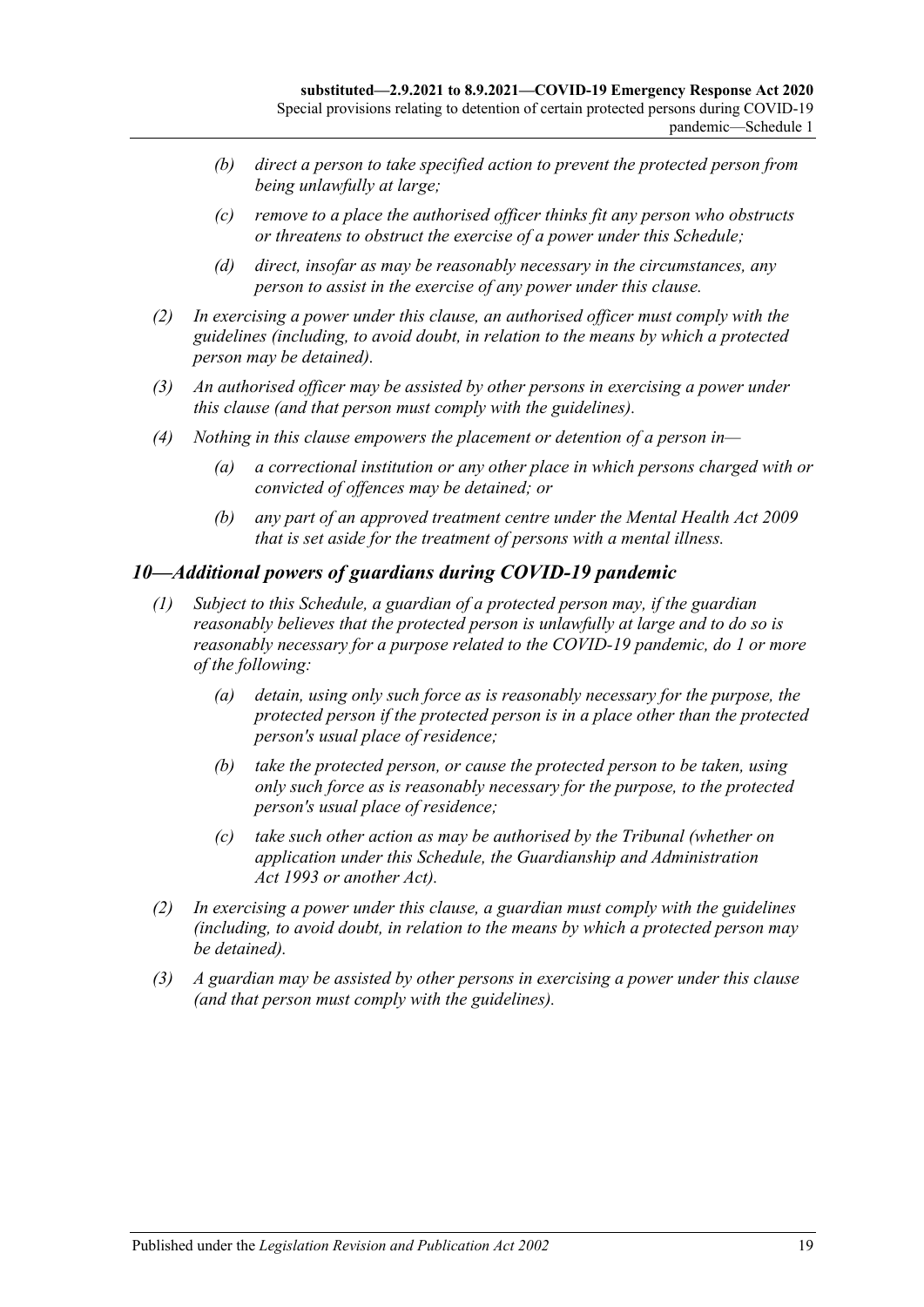#### <span id="page-19-0"></span>*11—Certain persons at prescribed premises may detain protected persons during COVID-19 pandemic*

- <span id="page-19-3"></span><span id="page-19-2"></span>*(1) Subject to this Schedule, a prescribed person in respect of premises at which a protected person usually resides may—*
	- *(a) with the approval of the guardian of the protected person, or on the authorisation of the Authorising Officer or the Tribunal, take such steps as may be reasonably necessary to detain the protected person at those premises; and*
	- *(b) take such other action as may be authorised by the Authorising Officer or Tribunal under this Schedule.*
- *(2) Despite [subclause](#page-19-2) (1), a prescribed person in respect of premises at which a protected person usually resides may detain the protected person at those premises for such period (not exceeding 48 hours) as may be necessary—*
	- *(a) to contact the guardian of the protected person to obtain approval to detain the protected person; or*
	- *(b) to apply to the Authorising Officer or Tribunal for authorisation to detain the protected person; or*
	- *(c) to apply to the Tribunal for advice, direction or approval under [clause](#page-22-0) 18,*

*and the period for which a protected person can be detained under this subclause ceases on such action occurring.*

- *(3) In exercising a power under this clause, a prescribed person must comply with the guidelines (including, to avoid doubt, in relation to the means by which a protected person may be detained).*
- *(4) A prescribed person may be assisted by other persons in exercising a power under this clause (and that person must comply with the guidelines).*
- *(5) In this clause—*

*prescribed person, in relation to premises at which a protected person usually resides, means—*

- *(a) the person in charge of the operation of the premises; or*
- *(b) any other person prescribed by the regulations for the purposes of this paragraph.*

#### <span id="page-19-1"></span>*12—Detention of protected persons where no guardian*

- *(1) This clause applies in relation to a protected person who is not under the guardianship of a guardian.*
- *(2) The Authorising Officer may, on an application under this clause, if satisfied that to do so is appropriate for a purpose related to the COVID-19 pandemic, authorise 1 or more of the following:*
	- *(a) the detention of a protected person;*
	- *(b) such other action as the Authorising Officer considers appropriate in the circumstances.*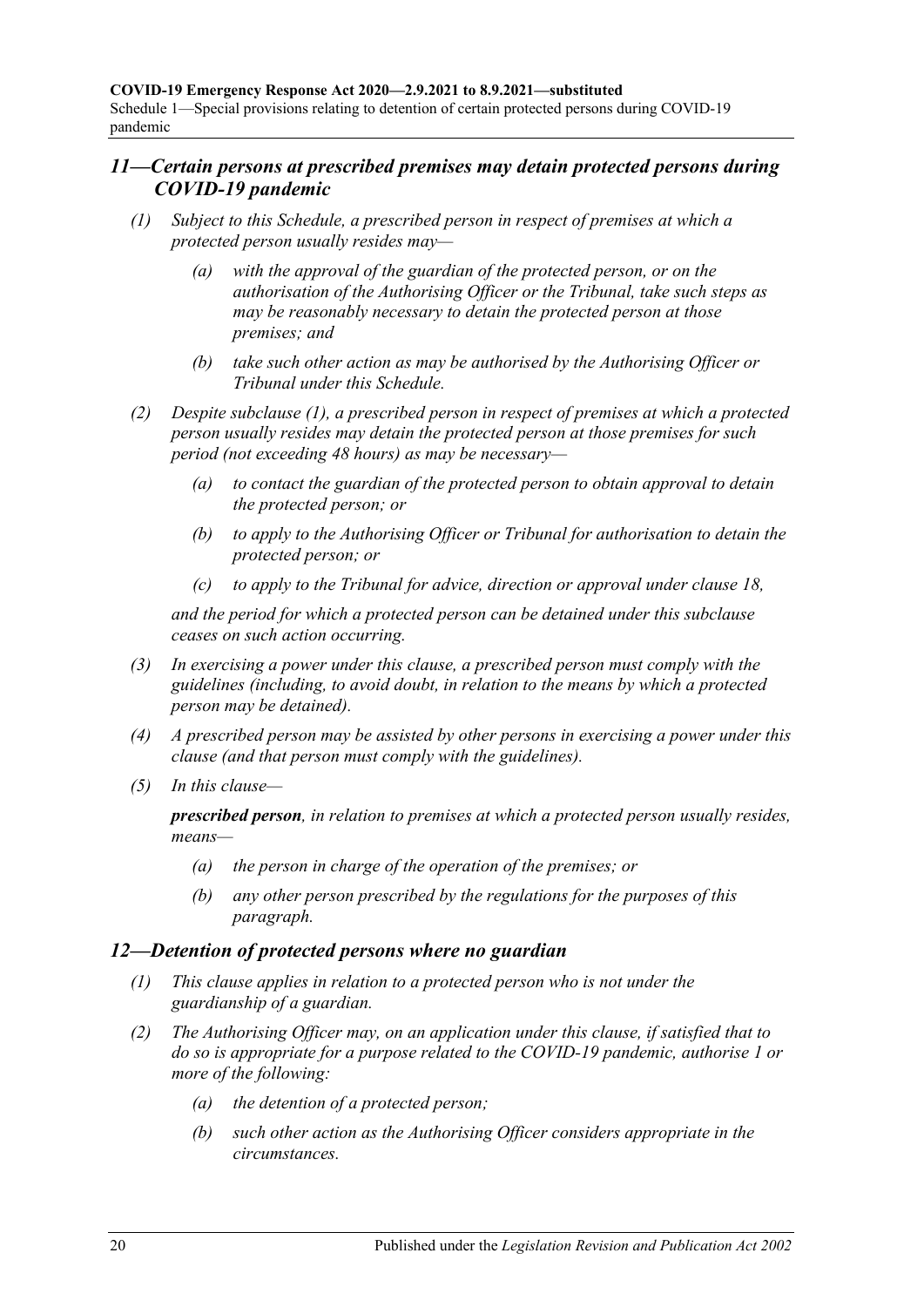- *(3) An authorisation under this clause—*
	- *(a) must be by written instrument; and*
	- *(b) may be conditional or unconditional; and*
	- *(c) may be varied or revoked by the Authorising Officer.*
- *(4) An authorisation under this clause must not be inconsistent with the guidelines (including, to avoid doubt, in relation to the means by which a protected person may be detained).*

#### <span id="page-20-0"></span>*13—Duration of detention period*

- *(1) Subject to an order of the Tribunal or a direction of the Authorising Officer to the contrary, the maximum period for which a protected person can be detained under this Schedule is 28 days.*
- *(2) The period for which a protected person can be detained under this Schedule will be taken to cease—*
	- *(a) in the case where the Authorising Officer gives a direction under [clause](#page-16-2) 6(1)—forthwith or on the day specified in the notice (as the case requires); or*
	- *(b) if the guardian of the protected person withdraws their approval in relation to a detention under clause [11\(1\)\(a\)—](#page-19-3)on the day approval is withdrawn; or*
	- *(c) in the case where the Authorising Officer gives a direction under [clause](#page-19-1) 12—28 days after the protected person is detained or such earlier day as may be specified by the Authorising Officer under that clause; or*
	- *(d) in the case where the Authorising Officer orders the period to cease under [clause](#page-21-0) 15 or [16—](#page-21-1)on the day so ordered; or*
	- *(e) in the case where the Tribunal orders the period to cease—on the day so ordered; or*
	- *(f) in any other case—28 days after the protected person is detained.*
- *(3) Nothing in this Schedule authorises the detention of a protected person after the day on which the period for which a protected person is detained ceases in accordance with this clause.*

#### <span id="page-20-2"></span><span id="page-20-1"></span>*14—Extension of detention period and other orders by Tribunal*

- *(1) The Tribunal may, on an application under this clause, by order, authorise the period for which a protected person is detained under this Schedule to be extended by a specified period.*
- *(2) The Tribunal may, in relation to an order under [subclause](#page-20-2) (1), by order, authorise the persons from time to time involved in the care of the protected person during the extended period to use such force as may be reasonably necessary for the purpose of ensuring the proper medical or dental treatment, day-to-day care and wellbeing of the protected person.*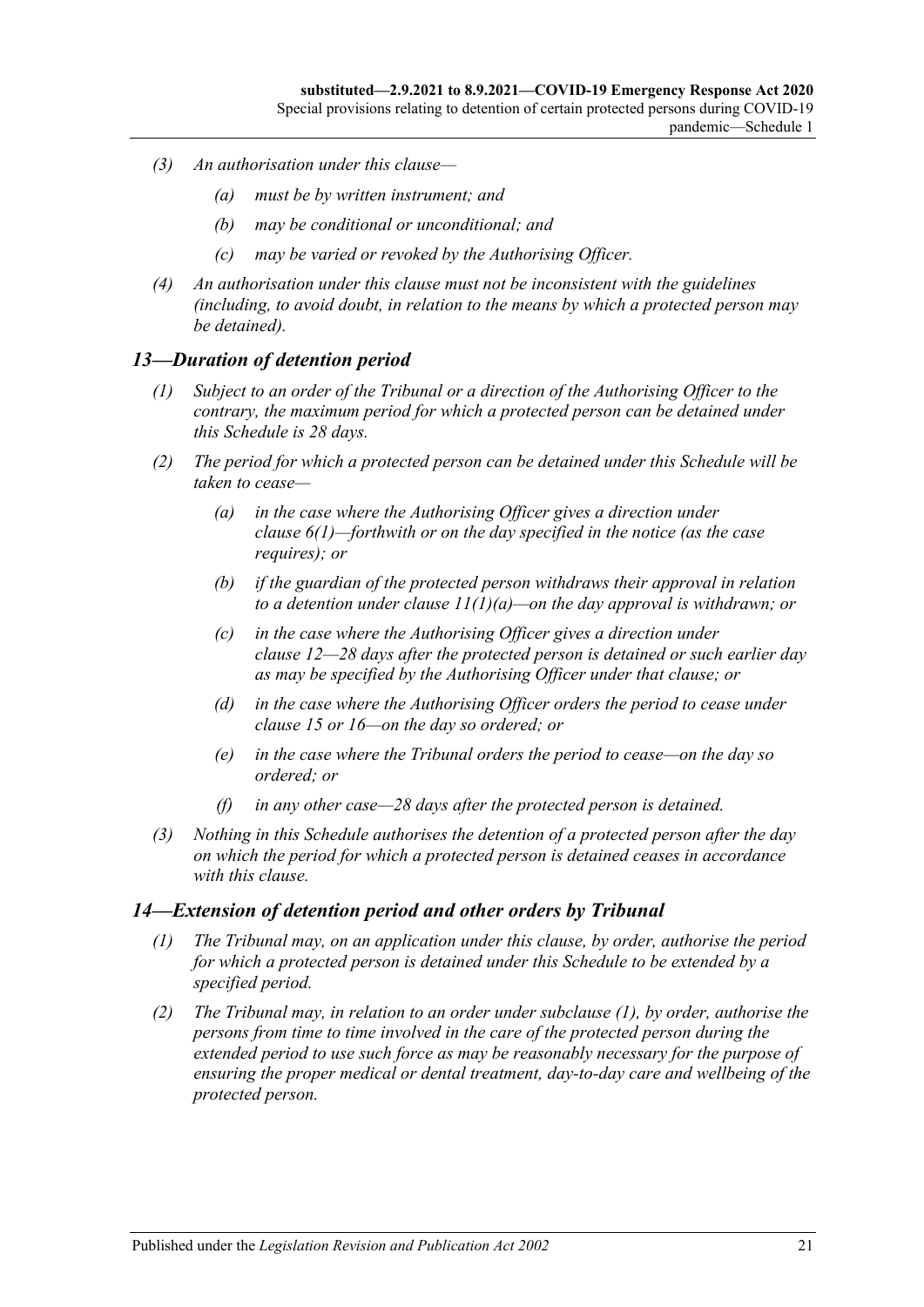#### <span id="page-21-0"></span>*15—Periodic review of detention by Authorising Officer*

- *(1) The Authorising Officer must review the detention of a protected person under this Schedule if the period for which the protected person may be so detained is extended under [clause](#page-20-1) 14 for a period exceeding 28 days.*
- *(2) On completion of a review, the Authorising Officer must order the period for which a protected person is detained to cease if the Authorising Officer is not satisfied that there are proper grounds for the detention of the protected person to continue.*

#### <span id="page-21-1"></span>*16—Review by Authorising Officer on application of aggrieved person*

- *(1) A person who is aggrieved by a decision to detain a protected person under this Schedule (not being a decision of the Authorising Officer or the Tribunal) is entitled to a review of the circumstances involved in the detention of the protected person.*
- *(2) An application for review—*
	- *(a) must be made in a manner and form determined by the Authorising Officer; and*
	- *(b) must be made within the period determined by the Authorising Officer.*
- *(3) The Authorising Officer may conduct a review under this clause in any manner that the Authorising Officer considers appropriate.*
- *(4) On completion of a review under this clause, the Authorising Officer may confirm, vary or reverse the decision under review (including by ordering the period for which a protected person is detained to cease).*
- *(5) The regulations may make further provision in respect of a review under this clause (including, to avoid doubt, by limiting the kinds of decisions that may be the subject of an application for review).*

#### <span id="page-21-2"></span>*17—Review of decisions by Tribunal*

- <span id="page-21-3"></span>*(1) Subject to this clause, the Tribunal is, by force of this clause, conferred with jurisdiction to deal with matters consisting of the review of the following decisions (reviewable decisions):*
	- *(a) a decision of a prescribed person to detain a protected person under [clause](#page-19-0) 11, or a decision of a guardian under that clause to grant approval to detain a protected person;*
	- *(b) a decision of the Authorising Officer under [clause](#page-19-1) 12;*
	- *(c) any other decision of a kind prescribed by the regulations.*
- *(2) However, a decision referred to in [subclause](#page-21-3) (1)(a) will only be taken to be a reviewable decision if a review under [clause](#page-21-1) 16 has been conducted in respect of the decision.*
- *(3) An application for review of a reviewable decision may be made to the Tribunal by a person or persons prescribed by the regulations for the purposes of this subclause.*
- *(4) An application must be made within 7 days after the applicant receives notice of the results of the relevant review under [clause](#page-21-1) 16 (or such longer period as the Tribunal may allow).*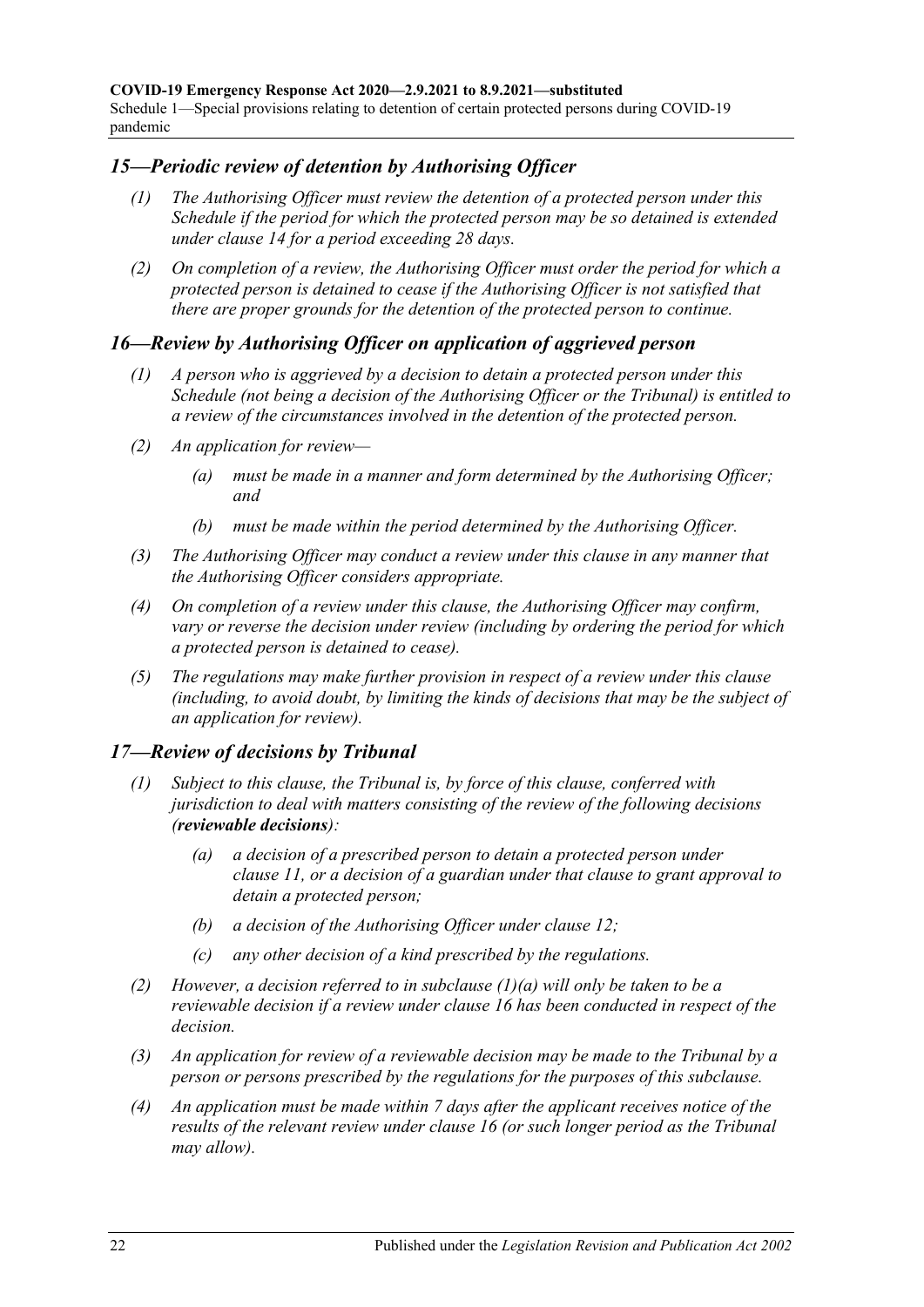#### <span id="page-22-0"></span>*18—Tribunal may give advice, direction or approval*

- *(1) The Authorising Officer, a guardian or a prescribed person in relation to prescribed premises may apply to the Tribunal for advice or direction—*
	- *(a) on the exercise of powers under this Schedule; or*
	- *(b) as to the scope of those powers; or*
	- *(c) for approval to the taking of any action for which the approval of the Tribunal is required.*
- *(2) An application under this clause—*
	- *(a) need not be served on any person; and*
	- *(b) may be determined by the Tribunal in the absence of any person who may be affected by the Tribunal's decision,*

*unless the Tribunal directs otherwise.*

*(3) A direction given by the Tribunal under this clause is binding on the applicant.*

#### <span id="page-22-1"></span>*19—Offence to remove protected person from place of detention etc*

*A person who, without reasonable excuse, removes a protected person who is being detained in any place under this Schedule from that place, or aids or abets the protected person to leave that place, is guilty of an offence.*

*Maximum penalty: \$10 000.*

*Expiation fee: \$1 000.*

*Note—*

*Schedule 1 has expired.*

## <span id="page-22-2"></span>**Schedule 2—Temporary modification of particular State laws Part AA1—***Aboriginal Lands Parliamentary Standing Committee Act 2003*

#### <span id="page-22-3"></span>**AA1—Modification of** *Aboriginal Lands Parliamentary Standing Committee Act 2003*

Part 2 Division 3 of the *[Aboriginal Lands Parliamentary Standing Committee](http://www.legislation.sa.gov.au/index.aspx?action=legref&type=act&legtitle=Aboriginal%20Lands%20Parliamentary%20Standing%20Committee%20Act%202003)  Act [2003](http://www.legislation.sa.gov.au/index.aspx?action=legref&type=act&legtitle=Aboriginal%20Lands%20Parliamentary%20Standing%20Committee%20Act%202003)* applies with the following modification:

After section 12 insert:

#### **12A—Meetings during COVID-19 pandemic**

Despite any other provision of this Act—

- (a) a requirement for the Committee to hold any meeting will be taken to be satisfied if the meeting is held remotely using 1 or more of (including a combination of) the following means of communication:
	- (i) audio visual;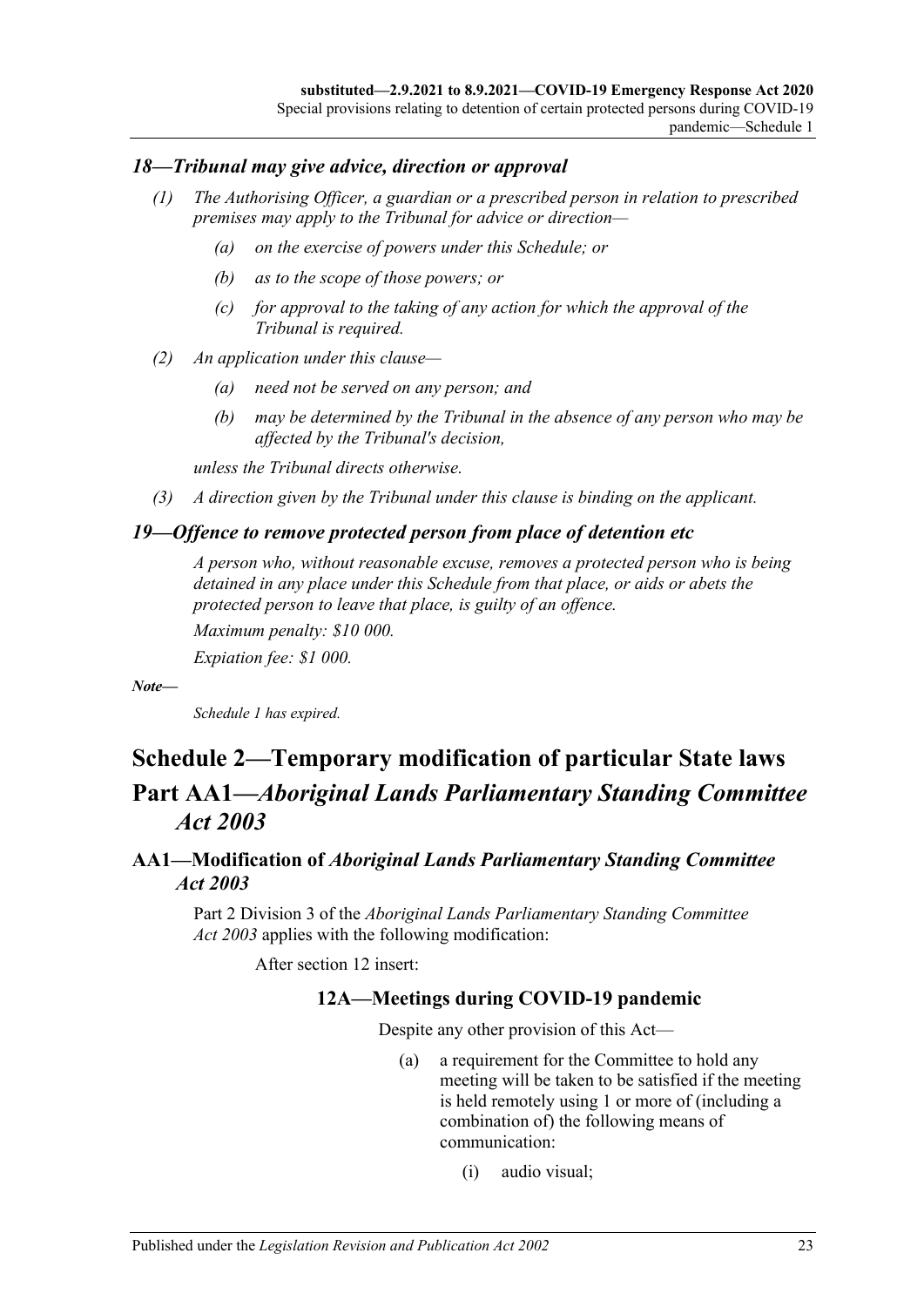(ii) audio; and

- (b) a requirement for members of the Committee to attend or be present at any meeting will be taken to be satisfied if—
	- (i) each participating member is able to communicate contemporaneously with each other participating member when making any deliberation, or taking part in any vote, during the meeting; and
	- (ii) when a witness gives oral evidence to the Committee, the members of the Committee constituting a quorum are able to hear the witness contemporaneously and question the witness within the hearing of each other Committee member constituting the quorum.

## *Part A1—Bail Act 1985*

### <span id="page-23-0"></span>*A1—Modification of Bail Act 1985*

*The [Bail Act](http://www.legislation.sa.gov.au/index.aspx?action=legref&type=act&legtitle=Bail%20Act%201985) 1985 applies with the following modifications:*

- *(a) section 10A(2), definition of prescribed applicant—after paragraph (ca) insert:*
	- *(cb) an applicant taken into custody on a charge of an aggravated offence against the person if the circumstances alleged to aggravate the offence are those set out in section 5AA(1)(ka) of the [Criminal Law Consolidation](http://www.legislation.sa.gov.au/index.aspx?action=legref&type=act&legtitle=Criminal%20Law%20Consolidation%20Act%201935)  Act [1935;](http://www.legislation.sa.gov.au/index.aspx?action=legref&type=act&legtitle=Criminal%20Law%20Consolidation%20Act%201935) or*
- *(b) section 10A(2), definition of prescribed applicant, (d)—before subparagraph (i) insert:*
	- *(ai) section 20AA;*
	- *(bi) section 20AB;*
- *(c) section 10A(2), definition of prescribed applicant, (d)—after subparagraph (ii) insert:*
	- *(iia) section 169;*
	- *(iib) section 170;*
	- *(iic) section 170A;*

#### *Note—*

*Part A1 has expired.*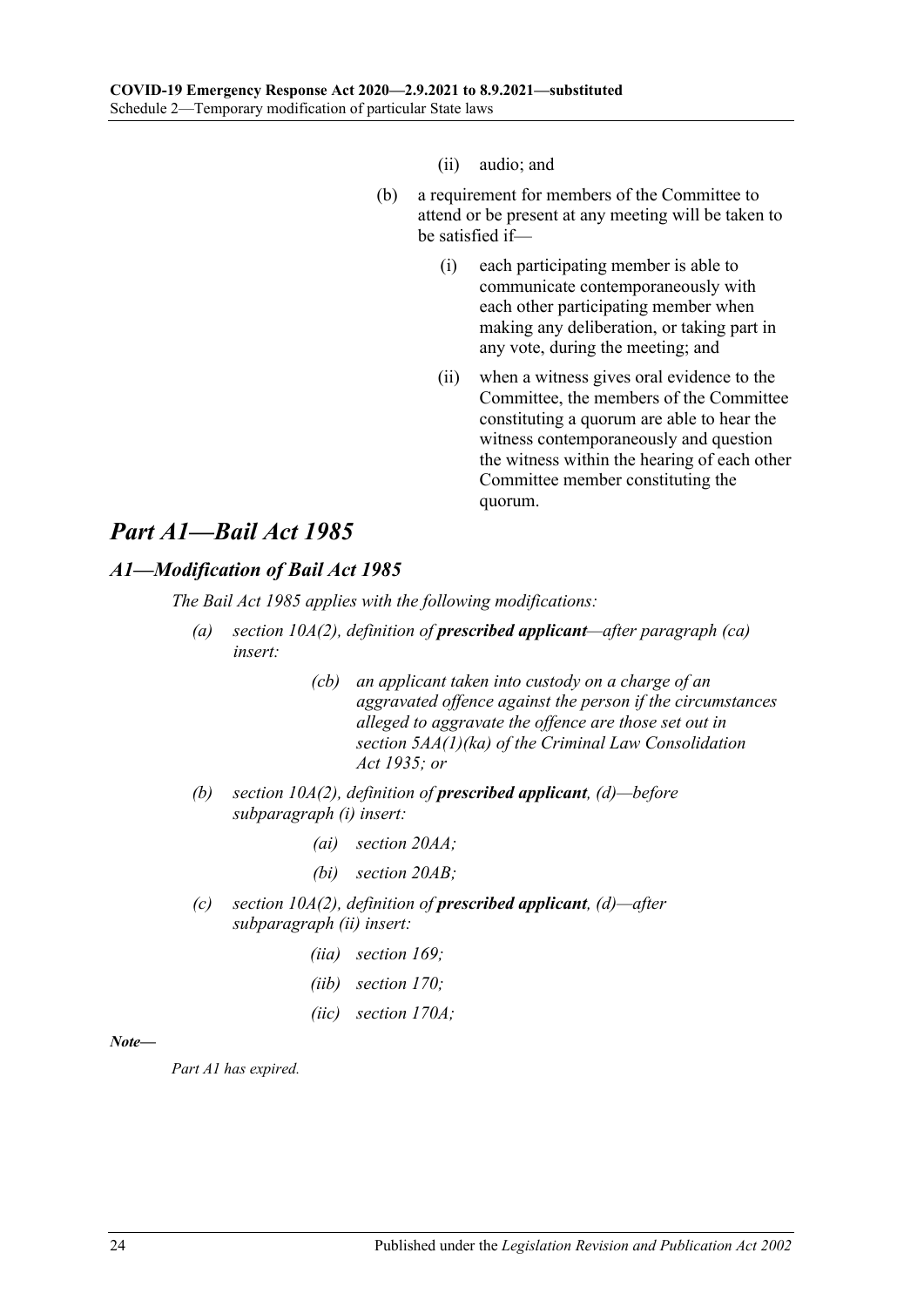## **Part A2—***Criminal Law Consolidation Act 1935*

#### <span id="page-24-0"></span>**A2—Modification of** *Criminal Law Consolidation Act 1935*

Section 20AA of the *[Criminal Law Consolidation Act](http://www.legislation.sa.gov.au/index.aspx?action=legref&type=act&legtitle=Criminal%20Law%20Consolidation%20Act%201935) 1935* applies with the following modifications:

(a) Section 20AA(9)—after the definition of *human biological material* insert:

*pharmacy* has the same meaning as in Part 4 of the *[Health](http://www.legislation.sa.gov.au/index.aspx?action=legref&type=act&legtitle=Health%20Practitioner%20Regulation%20National%20Law%20(South%20Australia)%20Act%202010)  [Practitioner Regulation National Law \(South Australia\) Act](http://www.legislation.sa.gov.au/index.aspx?action=legref&type=act&legtitle=Health%20Practitioner%20Regulation%20National%20Law%20(South%20Australia)%20Act%202010) 2010*;

*pharmacy services* has the same meaning as in Part 4 of the *[Health](http://www.legislation.sa.gov.au/index.aspx?action=legref&type=act&legtitle=Health%20Practitioner%20Regulation%20National%20Law%20(South%20Australia)%20Act%202010)  [Practitioner Regulation National Law \(South Australia\) Act](http://www.legislation.sa.gov.au/index.aspx?action=legref&type=act&legtitle=Health%20Practitioner%20Regulation%20National%20Law%20(South%20Australia)%20Act%202010) 2010*;

(b) Section 20AA(9), definition of *prescribed emergency worker*, (e)—after "hospital" insert:

> , or at any other place where medical treatment is provided or medical testing undertaken (however described, but including, without limiting this paragraph, a general practice, medical centre or place at which people are screened for COVID-19 or other diseases)

- (c) Section 20AA(9), definition of *prescribed emergency worker*—after paragraph (g) insert:
	- (ga) a person (whether a pharmacist, pharmacy assistant or otherwise) performing duties in a pharmacy; or
	- (gb) a person providing pharmacy services at a place other than a pharmacy, or a person assisting in the provision of such services; or

## *Part B1—Development Act 1993*

#### <span id="page-24-1"></span>*B1—Modification of Development Act 1993*

*The [Development Act](http://www.legislation.sa.gov.au/index.aspx?action=legref&type=act&legtitle=Development%20Act%201993) 1993 applies with the following modifications:*

*(a) section 49(6)—delete "two months" and substitute:*

*15 business days*

*(b) section 49(7d)—delete "\$4 000 000" and substitute:*

*\$10 million*

*Note—*

*Part B1 has expired.*

### **Part 1—***Emergency Management Act 2004*

#### <span id="page-24-2"></span>**1—Modification of** *Emergency Management Act 2004*

The *[Emergency Management Act](http://www.legislation.sa.gov.au/index.aspx?action=legref&type=act&legtitle=Emergency%20Management%20Act%202004) 2004* applies with the following modifications:

(a) section 17(2)—after "must" insert:

, as soon as practicable,

(b) section  $17(3)(b)$ —after "identity card" insert: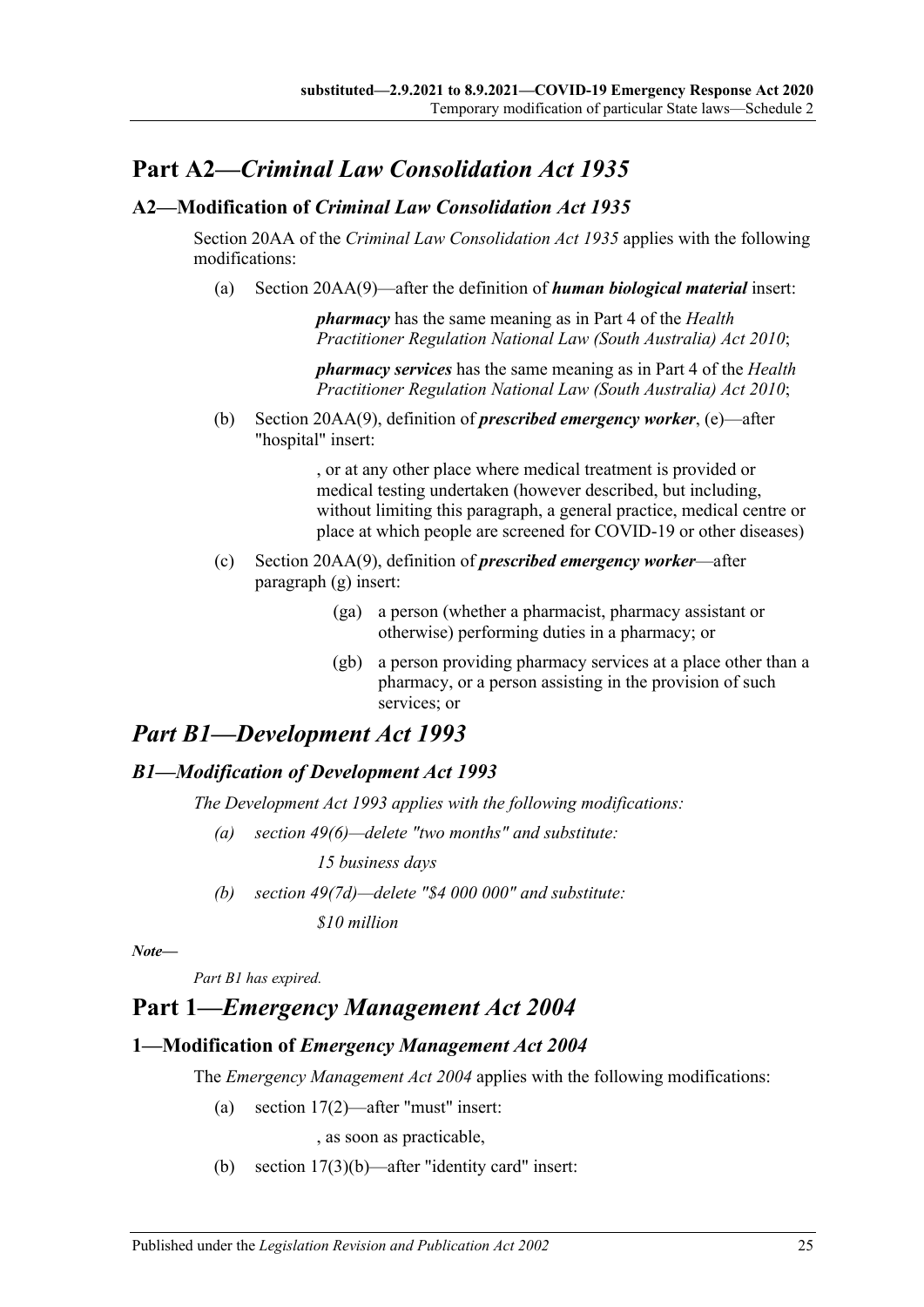, if one has been issued in accordance with subsection (2) or, if such an identity card has not yet been issued, with such other proof of the person's appointment as an authorised officer as the State Co-ordinator may determine

(c) section 25(2)—after "but subject to" insert:

this section and

- (d) section  $25(2)(a)$ —delete "(using such force as is necessary)"
- <span id="page-25-0"></span>(e) section 25(3)—delete subsection (3) and substitute:
	- (3) The State Co-ordinator (or a delegate of the State Co-ordinator) may give a direction or make a requirement under this section that applies to persons generally throughout the State.
	- (4) A direction or requirement of a kind referred to in [subsection](#page-25-0) (3) must be published on a website determined by the State Co-ordinator within 24 hours after it is given or made.
	- (5) For the avoidance of doubt—
		- (a) the State Co-ordinator or an authorised officer may exercise or discharge a power or function under this section even if to do so would contravene another law of the State; and
		- (b) the State Co-ordinator or an authorised officer may use such force as is reasonably necessary in the exercise or discharge of a power or function under this section or in ensuring compliance with a direction or requirement under this section; and
		- (c) a direction or requirement given or imposed by the State Co-ordinator or an authorised officer under this section may do any of the following:
			- (i) it may apply to a person, or a class of persons, or in respect of any place or during any period;
			- (ii) it may require or allow a person or a class of persons to act in contravention of another law of the State;
			- (iii) it may affect the lawful rights or obligations of any person or class of persons; and
		- (d) a direction or requirement may be issued in the form of a written instrument or in any other form (including, without limitation, orally, by SMS or email).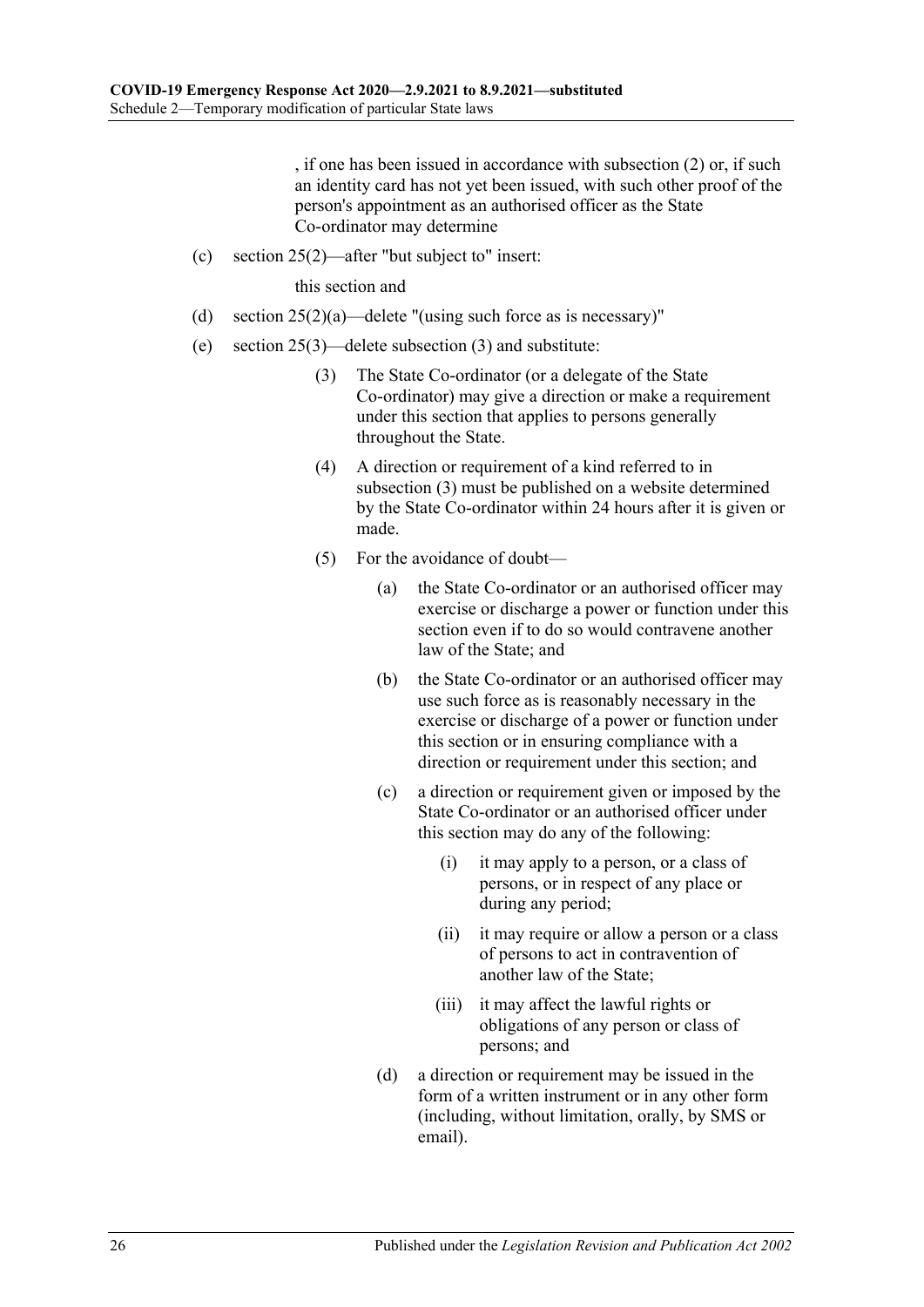- (6) If a direction applies to a class of persons or applies in respect of any place or during any period, the State Co-ordinator, or an authorised officer, may exempt (conditionally or unconditionally) any person or class of persons from the direction.
- (7) The State Co-ordinator must consider the advice of the Chief Public Health Officer before exercising or discharging a power or function under this section that would (conditionally or unconditionally) authorise authorised officers, or authorised officers of a particular class, to provide, direct, require or allow the provision of health goods or services or a particular class of such goods or services.
- (f) after section 26A insert:

#### **26B—No obligation on persons to maintain secrecy**

No obligation to maintain secrecy or other restriction on the disclosure of information applies to a person who is required to disclose information by a direction or requirement issued under section 25, except an obligation or restriction designed to keep the identity of an informant secret.

- (fa) section 27A(1), definition of *market participant*—after paragraph (c) insert:
	- (d) any person who engages in the transmission or distribution of electricity;
- (fb) section  $27C(2)(b)$ —delete paragraph (b) and substitute:
	- (b) require a market participant to give any directions of a kind that the market participant may lawfully give (which may include, for example, requiring a market participant to give directions to, or to exercise authority over, another person or body, whether or not that other person or body is also a market participant);
- (fc) section 27C—after subsection (2) insert:
	- (2a) A direction to a market participant may—
		- (a) require the performance of specific acts or omissions; or
		- (b) require the exercise of specific powers or functions; or
		- (c) require specific outcomes or performance standards.
- (g) section  $28(1)$ —after the penalty provision insert:

Expiation fee:

- (a) in the case of a natural person—\$1 000; or
- (b) in the case of a body corporate—\$5 000.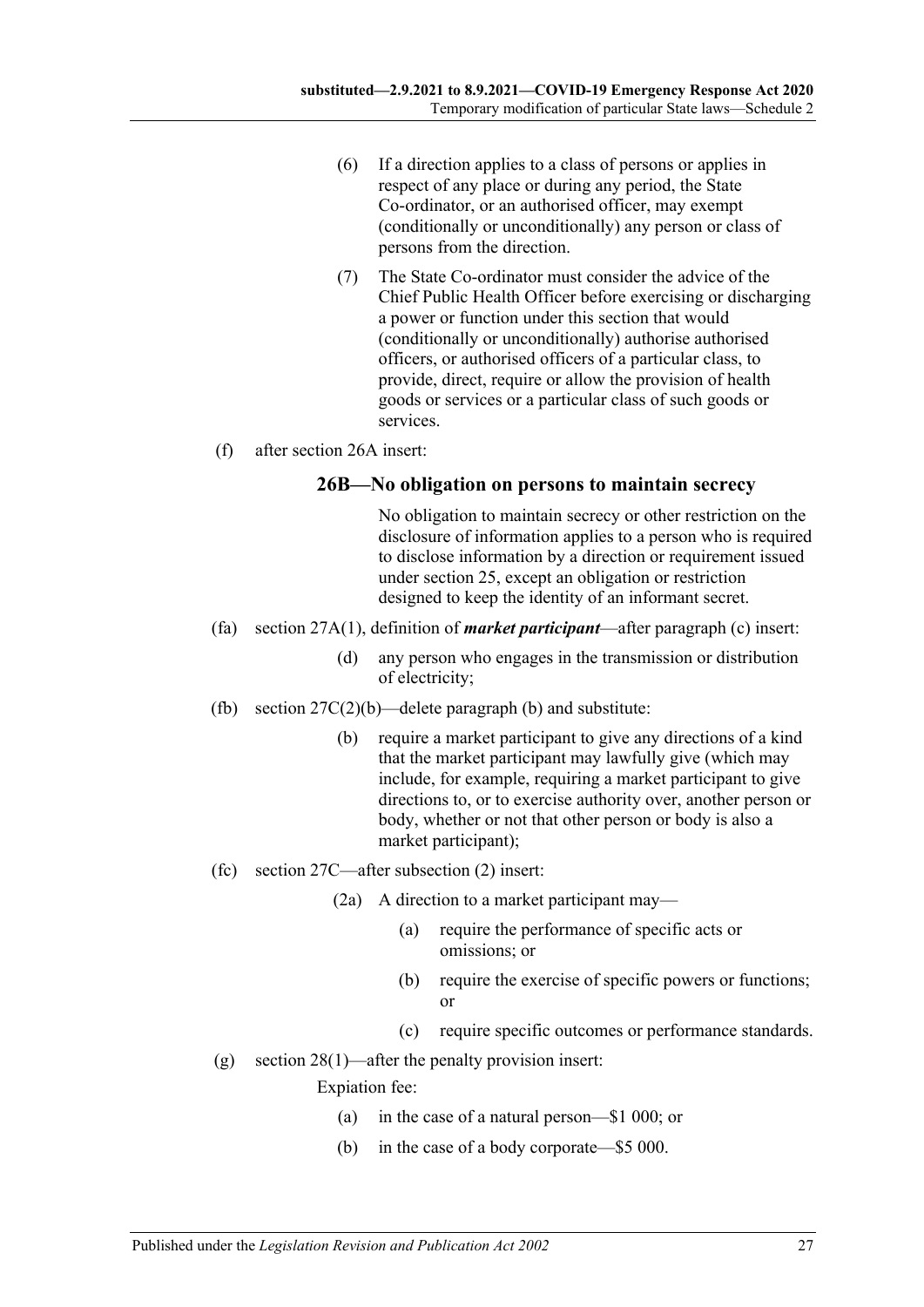## **Part 2—***Environment Protection Act 1993*

#### <span id="page-27-0"></span>**2—Modification of** *Environment Protection Act 1993*

Section 71A of the *[Environment Protection Act](http://www.legislation.sa.gov.au/index.aspx?action=legref&type=act&legtitle=Environment%20Protection%20Act%201993) 1993* applies with the following modification:

Section 71A(b)—delete paragraph (b) and substitute:

(b) in any other case—

- (i) in cash; or
- (ii) by way of electronic funds transfer to a bank account or credit card account; or
- (iii) in a manner prescribed by regulation.

## **Part 2AA—***Health Practitioner Regulation National Law (South Australia) Act 2010*

#### <span id="page-27-1"></span>**2AA—Modification of** *Health Practitioner Regulation National Law (South Australia) Act 2010*

Part 4 of the *[Health Practitioner Regulation National Law \(South Australia\) Act](http://www.legislation.sa.gov.au/index.aspx?action=legref&type=act&legtitle=Health%20Practitioner%20Regulation%20National%20Law%20(South%20Australia)%20Act%202010) 2010* applies with the following modifications:

- (a) Section 43—after subsection (1) insert:
	- (1a) Section 43(1) will be taken not to apply to a person who carries on a pharmacy business in circumstances where—
		- (a) the person is authorised by the Authority to operate the pharmacy business without a pharmacist being physically in attendance at the pharmacy; and
		- (b) a pharmacist is, by means of internet or other electronic communication (other than communication of a kind specified by the Authority), in attendance during any period the pharmacy business is operating and is available for consultation by members of the public.
- (b) Section 46—after subsection (5) insert:
	- (6) A condition of the registration of a pharmacy that is inconsistent with section 43(1a) will, to the extent of the inconsistency, be taken to be modified to give effect to the modification made by that subclause.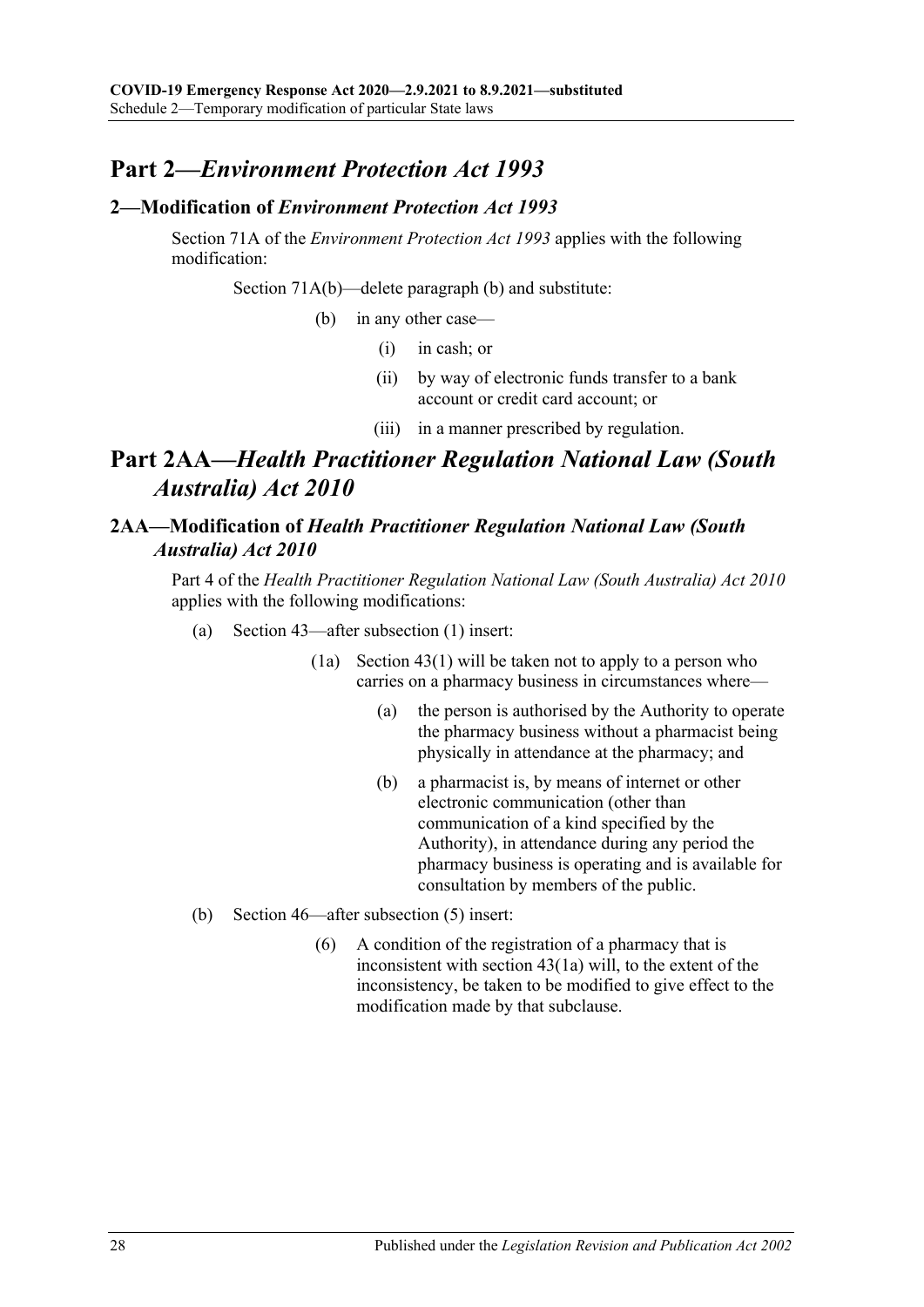## **Part 2A—***National Electricity (South Australia) Act 1996*

#### <span id="page-28-0"></span>**2A—Modification of** *National Electricity (South Australia) Act 1996*

Part 5 of the *[National Electricity \(South Australia\) Act](http://www.legislation.sa.gov.au/index.aspx?action=legref&type=act&legtitle=National%20Electricity%20(South%20Australia)%20Act%201996) 1996* applies with the following modification:

After section 15A insert:

#### **15B—Regulations varying rules under the National Electricity Law**

- (1) The Governor may, for the purpose of protecting the reliability and security of the South Australian power system, make regulations modifying the operation of the rules under the National Electricity Law (insofar as they apply as part of the law of South Australia).
- (2) Section 21 of the *[COVID-19 Emergency Response Act](http://www.legislation.sa.gov.au/index.aspx?action=legref&type=act&legtitle=COVID-19%20Emergency%20Response%20Act%202020) 2020* applies to a regulation made under this section as if it were a regulation made under that Act.

## **Part 3—***Parliamentary Committees Act 1991*

#### <span id="page-28-1"></span>**3—Modification of** *Parliamentary Committees Act 1991*

<span id="page-28-2"></span>*(a) Part 6 Division 1 of the [Parliamentary Committees Act](http://www.legislation.sa.gov.au/index.aspx?action=legref&type=act&legtitle=Parliamentary%20Committees%20Act%201991) 1991 applies with the following modification:*

*After section 16A insert:*

#### *16AA—Public works—COVID-19 pandemic*

- *(1) Section 16A(2) does not apply to a public work—*
	- *(a) if the Governor has, by proclamation, on the recommendation of a Minister, declared that section 16A(2) does not apply to the work; or*
	- *(b) if—*
		- *(i) a Minister has advised the Public Works Committee that they are satisfied that the public work is a prescribed public work; and*
		- *(ii) not less than 5 days has elapsed since the Committee completed its inquiry in relation to the public work; and*
		- *(iii) no final report of the Committee relating to the public work has been presented to its appointing House or published under [subsection](#page-29-0) (4).*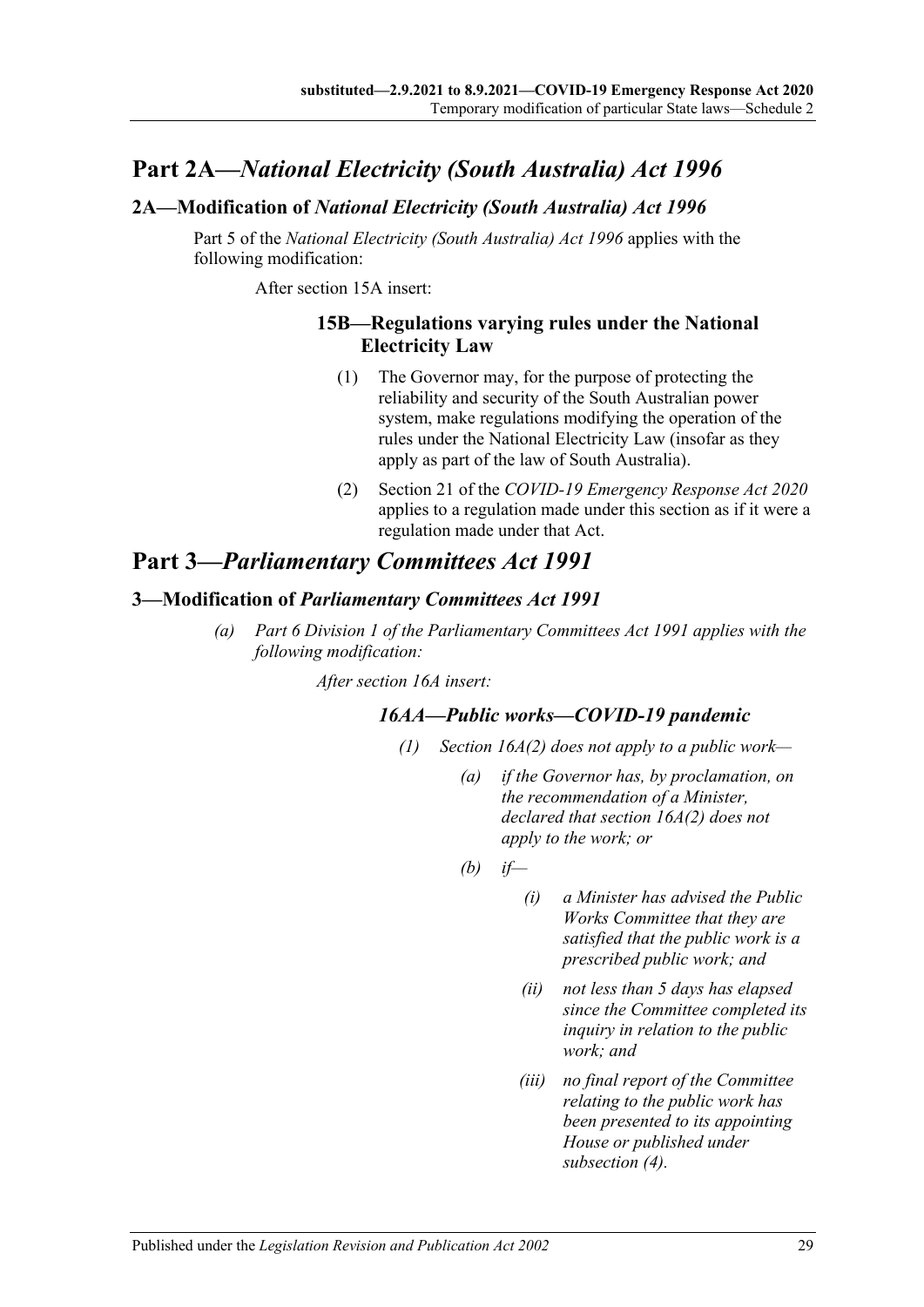- *(2) A Minister may only make a recommendation to the Governor for the purposes of [subsection](#page-28-2) (1)(a) if the Minister is satisfied that—*
	- *(a) the public work is a prescribed public work; and*
	- *(b) the Public Works Committee has not inquired, or will not be able to inquire, into the work, or has not reported, or will not be able to report, on the work, as required by section 16A(2) within an appropriate timeframe.*
- *(3) Despite section 16A, a contract may be awarded in relation to a public work that a Minister is satisfied is a prescribed public work without the Public Works Committee having inquired into the work (but nothing in this subsection permits commencement of construction of the public work).*
- <span id="page-29-0"></span>*(4) Section 17(7) does not apply to the Public Works Committee and that Committee may, at any time after it adopts an interim or final report—*
	- *(a) present the report to the Speaker of the House of Assembly; and*
	- *(b) the Speaker of the House of Assembly may, after consultation with the Committee, authorise the publication of the report prior to its presentation to the House of Assembly.*
- *(5) In this section—*

*prescribed public work means a public work that is necessary as a result of circumstances brought about by the COVID-19 pandemic (or as a result of any measures taken to address the COVID-19 pandemic) or to provide economic stimulus during and after the COVID-19 pandemic.*

(b) Part 6 Division 2 of the *[Parliamentary Committees Act](http://www.legislation.sa.gov.au/index.aspx?action=legref&type=act&legtitle=Parliamentary%20Committees%20Act%201991) 1991* applies with the following modification:

After section 24 insert:

#### **24A—Meetings during COVID-19 pandemic**

Despite any other provision of this Act—

(a) a requirement for a committee to hold any meeting will be taken to be satisfied if the meeting is held remotely using 1 or more of (including a combination of) the following means of communication: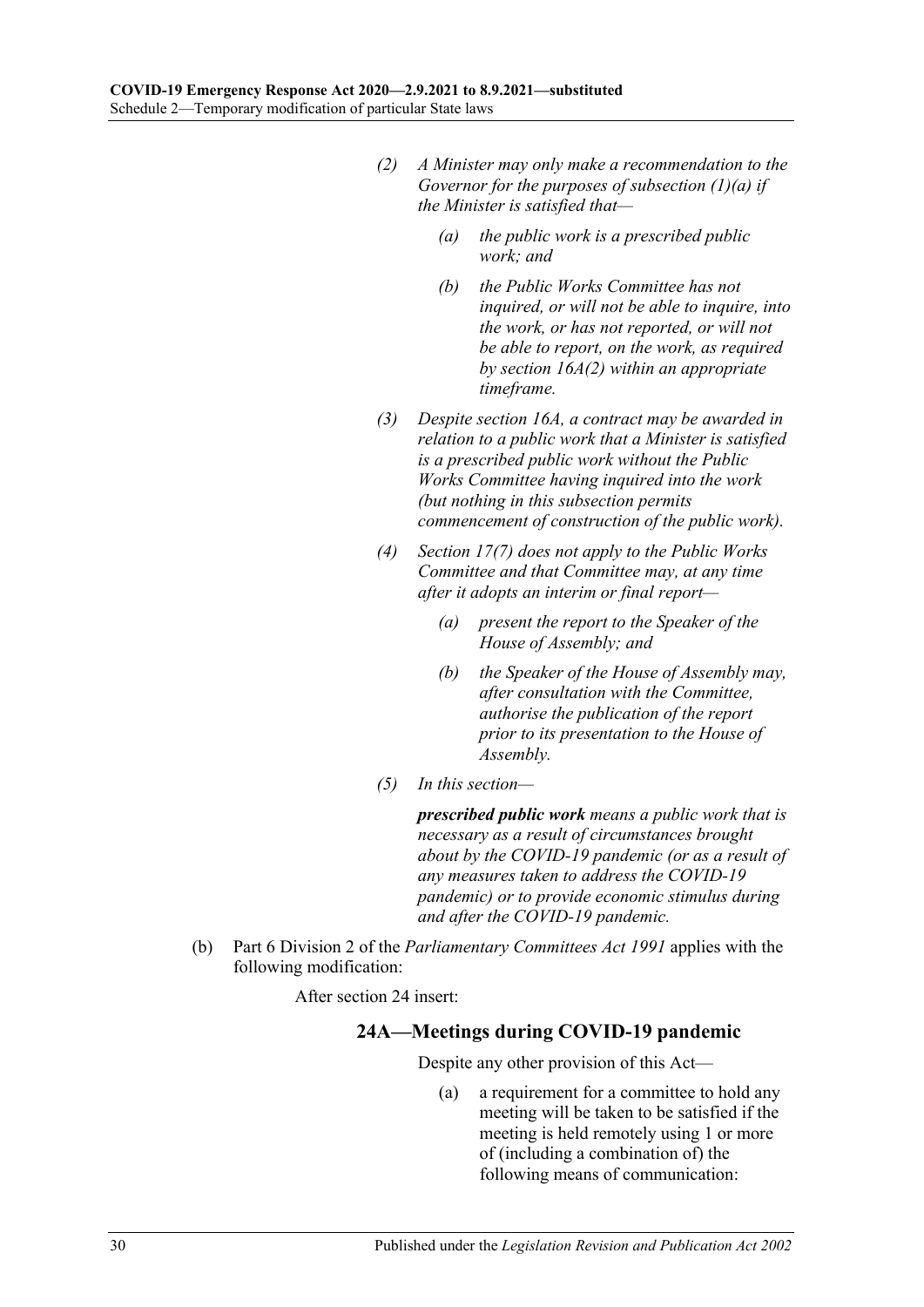- (i) audio visual;
- (ii) audio; and
- (b) a requirement for members of a committee to attend or be present at any meeting will be taken to be satisfied if—
	- (i) each participating member is able to communicate contemporaneously with each other participating member when making any deliberation, or taking part in any vote, during the meeting; and
	- (ii) when a witness gives oral evidence to the committee, the members of the committee constituting a quorum are able to hear the witness contemporaneously and question the witness within the hearing of each other committee member constituting the quorum.

**Note—**

Part 3 clause 3(a) has expired.

## *Part 3A—Planning, Development and Infrastructure Act 2016*

#### <span id="page-30-0"></span>*3A—Modification of Planning, Development and Infrastructure Act 2016*

*The [Planning, Development and Infrastructure Act](http://www.legislation.sa.gov.au/index.aspx?action=legref&type=act&legtitle=Planning%20Development%20and%20Infrastructure%20Act%202016) 2016 applies with the following modification:*

*Section 131(8)—delete "4 weeks" and substitute:*

*15 business days*

*Note—*

*Part 3A has expired.*

## **Part 5—***South Australian Public Health Act 2011*

#### <span id="page-30-1"></span>**5—Modification of** *South Australian Public Health Act 2011*

The *[South Australian Public Health Act](http://www.legislation.sa.gov.au/index.aspx?action=legref&type=act&legtitle=South%20Australian%20Public%20Health%20Act%202011) 2011* applies with the following modifications:

- (a) section 66—after subsection (2) insert:
	- (2a) A direction or requirement under subsection (1) or (2) may be issued in the form of a written instrument or in any other form (including, without limitation, orally, by SMS or email).
- (b) section 73(8a)—delete "48" and substitute: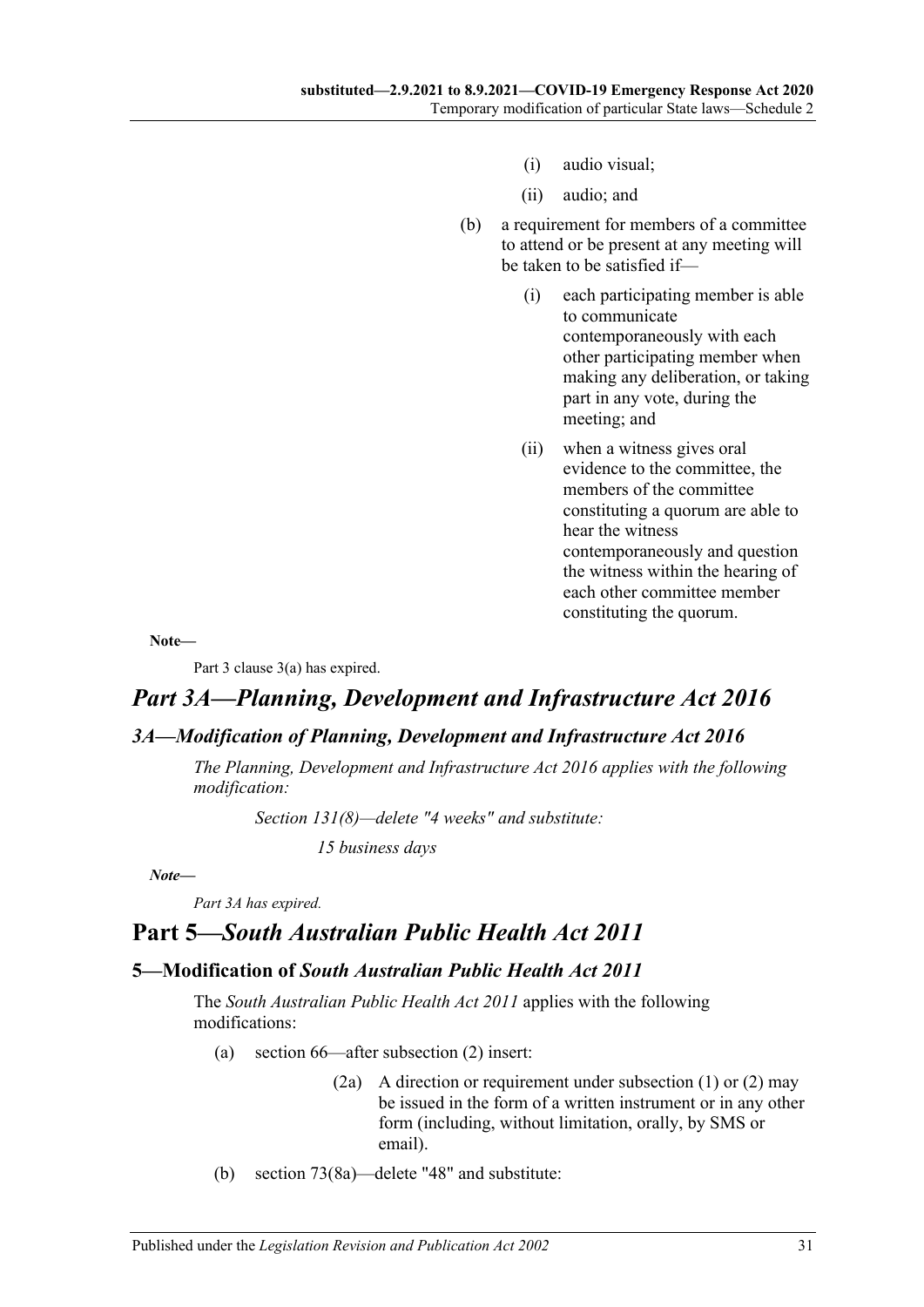72

- (c) section 74(3a)—delete "48" and substitute: 72
- (d) section 75(3a)—delete "48" and substitute: 72
- (e) section 77(3a)—delete "48" and substitute: 72
- (f) section 77—after subsection (5) insert:
	- (5a) For the purposes of giving effect to an order made under this section in respect of a person, the Chief Public Health Officer or an authorised person may—
		- (a) apprehend and take the person to the place at which the person is to be detained under the order; and
		- (b) restrain the person and otherwise use force in relation to the person as reasonably required in the circumstances; and
		- (c) be assisted by such persons as may be necessary or desirable in the circumstances.
- (g) section  $77(6)(b)(i)$ —delete "48" and substitute:

72

(h) section 77(8a)—delete "48" and substitute:

72

- (i) section  $77(8b)(a)$ —delete "48" and substitute: 72
- (j) section 77—after subsection (14) insert:
	- (15) In this section—

*authorised person* means—

- (a) a police officer; or
- (b) a person authorised by the Chief Public Health Officer to act as an authorised person under this section.
- (k) section 99(2)—after paragraph (i) insert:
	- (ia) disclosing information in accordance with an authorisation of the Chief Public Health Officer; or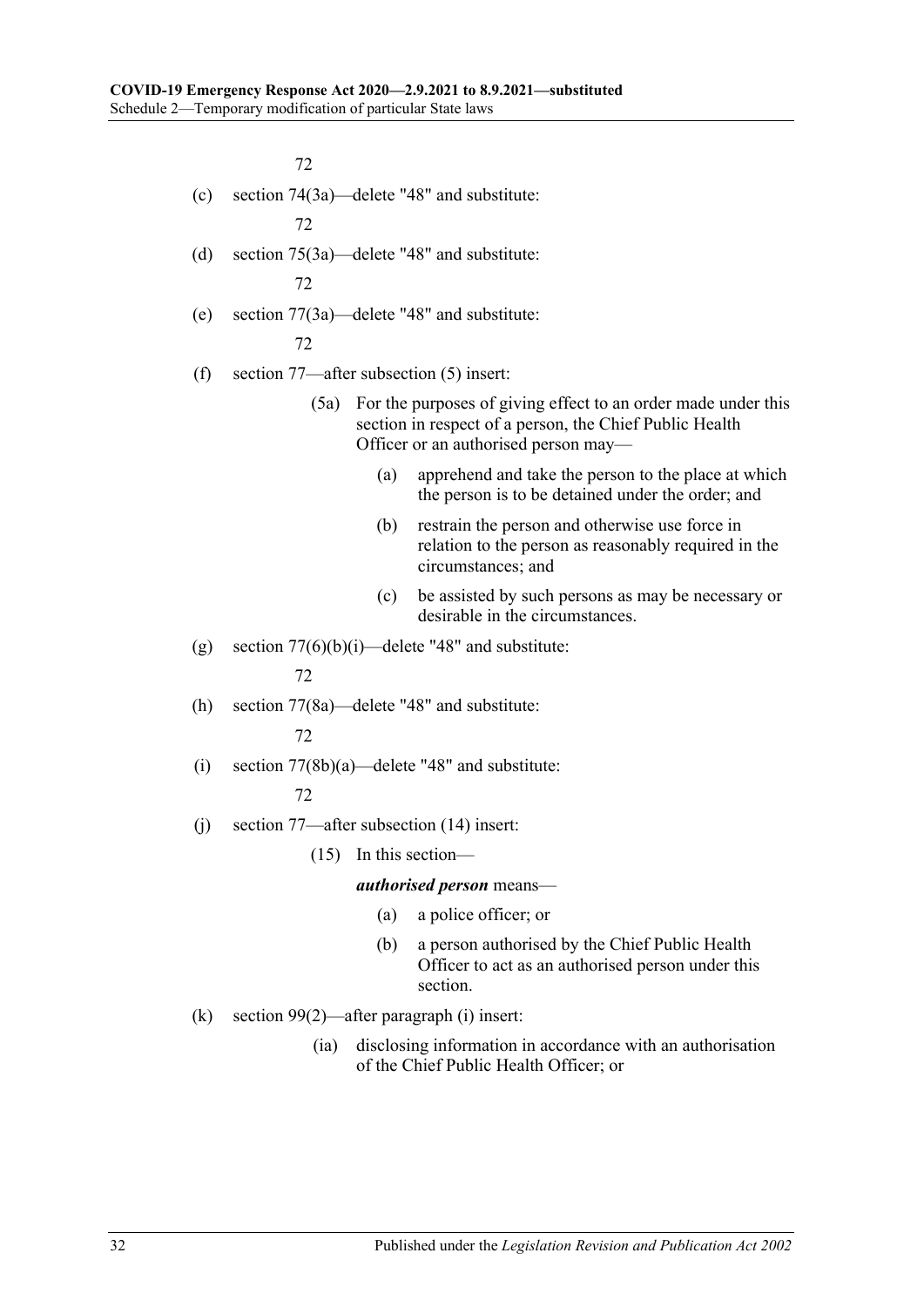## <span id="page-32-0"></span>**Legislative history**

#### **Notes**

- Amendments of this version that are uncommenced are not incorporated into the text.
- Please note—References in the legislation to other legislation or instruments or to titles of bodies or offices are not automatically updated as part of the program for the revision and publication of legislation and therefore may be obsolete.
- Earlier versions of this Act (historical versions) are listed at the end of the legislative history.
- For further information relating to the Act and subordinate legislation made under the Act see the Index of South Australian Statutes or www.legislation.sa.gov.au.

## **Legislation amended by principal Act**

The *COVID-19 Emergency Response Act 2020* amended the following:

*Emergency Management Act 2004 Payroll Tax Act 2009 South Australian Public Health Act 2011*

## **Principal Act and amendments**

New entries appear in bold.

| Year No |      | Title                                                                          | Assent    | Commencement                                                                               |
|---------|------|--------------------------------------------------------------------------------|-----------|--------------------------------------------------------------------------------------------|
| 2020    | -7   | COVID-19 Emergency Response<br>Act 2020                                        | 9.4.2020  | 9.4.2020: s 2(1) except ss 7<br>to $9 - 30.3.2020$ : s 2(2)                                |
| 2020 9  |      | COVID-19 Emergency Response<br>(Bail) Amendment Act 2020                       | 7.5.2020  | 7.5.2020                                                                                   |
| 2020    | 14   | COVID-19 Emergency Response<br>(Further Measures) Amendment<br>Act 2020        | 15.5.2020 | 15.5.2020                                                                                  |
| 2020    | 23   | COVID-19 Emergency Response<br>(Further Measures) (No 2)<br>Amendment Act 2020 | 24.7.2020 | 24.7.2020                                                                                  |
| 2020    | 30   | COVID-19 Emergency Response<br>(Expiry and Rent) Amendment<br>Act 2020         | 25.9.2020 | 25.9.2020                                                                                  |
| 2021    | -1   | COVID-19 Emergency Response<br>(Expiry) Amendment Act 2021                     | 4.2.2021  | 4.2.2021                                                                                   |
| 2021    | - 19 | <b>COVID-19 Emergency Response</b><br>(Expiry) (No 2) Amendment<br>Act 2021    | 20.5.2021 | 20.5.2021                                                                                  |
| 2021    | 25   | Statutes Amendment (COVID-19)<br>Permanent Measures) Act 2021                  | 17.6.2021 | Sch 1 (cll 1 & 2)-9.9.2021 (Gazette<br>18.8.2021 p3099)                                    |
| 2021    | 34   | <b>COVID-19 Emergency Response</b><br>(Expiry) (No 3) Amendment<br>Act 2021    | 16.9.2021 | 16.9.2021: s 2(1) except s $5-2.9.2021$<br>immediately after expiry of ss 8 to 10:<br>s(2) |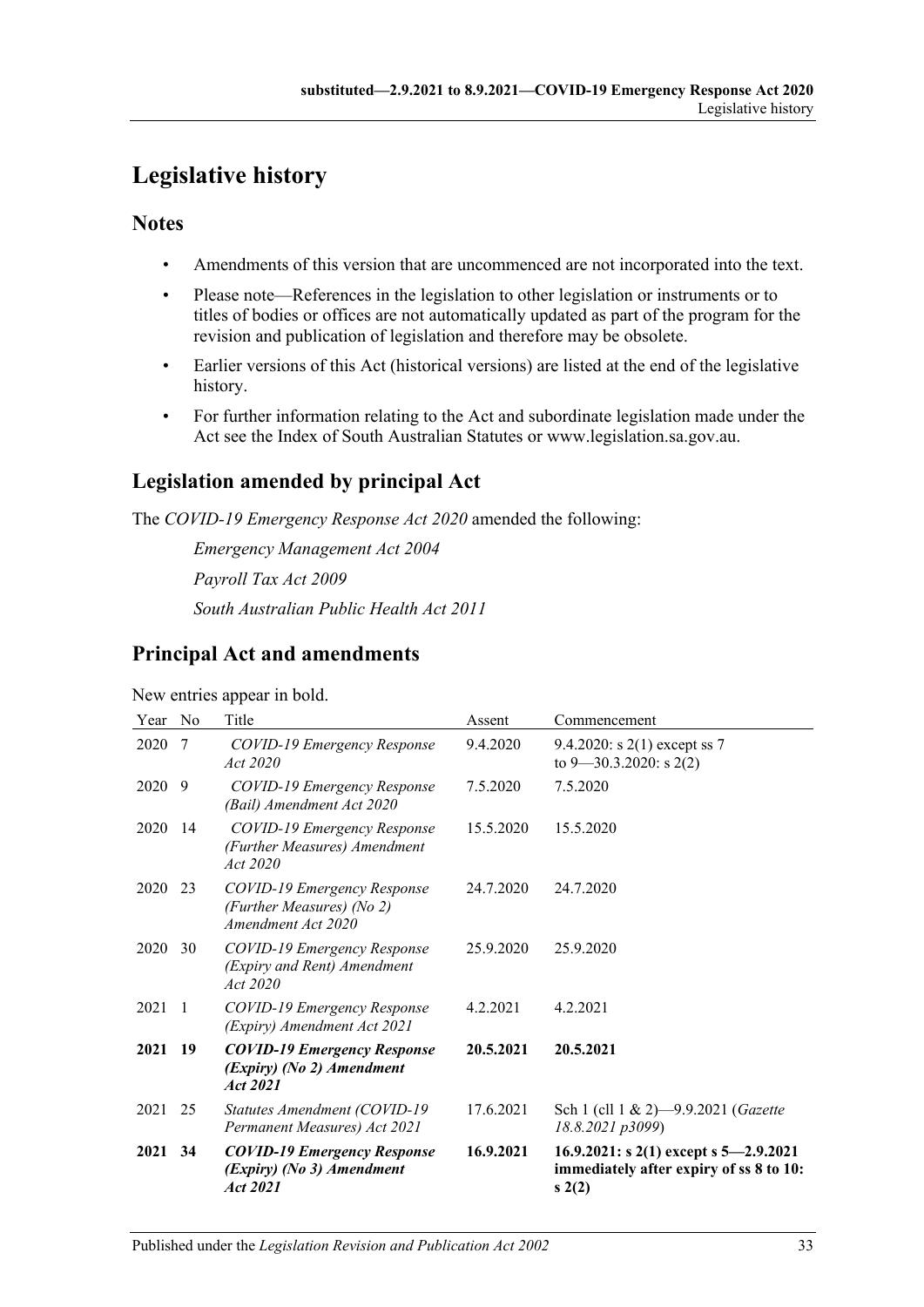## **Provisions amended**

New entries appear in bold.

Entries that relate to provisions that have been deleted appear in italics.

| Provision                           | How varied                                                                                      | Commencement               |
|-------------------------------------|-------------------------------------------------------------------------------------------------|----------------------------|
| Long title                          | amended under Legislation Revision and<br><b>Publication Act 2002</b>                           | 7.5.2020                   |
| Pt1                                 |                                                                                                 |                            |
| s <sub>3</sub>                      |                                                                                                 |                            |
| relevant<br>declaration             | amended by 30/2020 s 3                                                                          | 25.9.2020                  |
| s <sub>6</sub>                      |                                                                                                 |                            |
| s(6(1))                             | amended by $14/2020$ s $3(1)$                                                                   | 15.5.2020                  |
|                                     | amended by $30/2020$ s $4(1)$                                                                   | 25.9.2020                  |
|                                     | amended by $34/2021$ s $4(1)$                                                                   | 16.9.2021-not incorporated |
| s(6(2))                             | amended by $30/2020$ s $4(2)$                                                                   | 25.9.2020                  |
|                                     | amended by 1/2021 s 3                                                                           | 4.2.2021                   |
|                                     | amended by 19/2021 s 3                                                                          | 20.5.2021                  |
|                                     | amended by $34/2021$ s $4(2)$                                                                   | 16.9.2021-not incorporated |
| $s\ 6(2a)$                          | inserted by $14/2020$ s $3(2)$                                                                  | 15.5.2020                  |
|                                     | amended by $30/2020 s 4(3)$                                                                     | 25.9.2020                  |
|                                     | omitted under Legislation Revision and<br><b>Publication Act 2002</b>                           | 4.2.2021                   |
| Pt 2                                |                                                                                                 |                            |
| s <sub>7</sub>                      | substituted by $14/2020 s 4$                                                                    | 15.5.2020                  |
|                                     | expired: $s \frac{6}{1}(a)$ -omitted under Legislation<br>Revision and Publication Act 2002     | (21.1.2021)                |
| s 8 before insertion<br>by 34/2021  | expired: $s \ 6(1)(a)$                                                                          | (1.9.2021)                 |
| s(1)                                | (c) expired: $s \ 6(1)(a)$ —omitted under<br>Legislation Revision and Publication Act 2002      | (2.7.2020)                 |
|                                     | amended by 30/2020 s 5                                                                          | 25.9.2020                  |
| s <sub>8</sub>                      | inserted by 34/2021 s 5                                                                         | 2.9.2021                   |
| s <sub>9</sub>                      | expired: $s 6(1)(a)$                                                                            | (1.9.2021)                 |
|                                     | inserted by 34/2021 s 5                                                                         | 2.9.2021                   |
| s 10 before insertion<br>by 34/2021 | expired: $s 6(1)(a)$                                                                            | (1.9.2021)                 |
| s 10(1)                             | (i) expired: $s \frac{6}{1}(a)$ -omitted under<br>Legislation Revision and Publication Act 2002 | (25.6.2020)                |
| s 10                                | inserted by 34/2021 s 5                                                                         | 2.9.2021                   |
| s 10A                               | inserted by 14/2020 s 5                                                                         | 15.5.2020                  |
| $ss$ $11-13$                        | expired: $s \frac{6}{1}(a)$ -omitted under Legislation<br>Revision and Publication Act 2002     | (3.9.2020)                 |
| s 14                                | expired: $s \ 6(1)(a)$                                                                          | (31.5.2021)                |